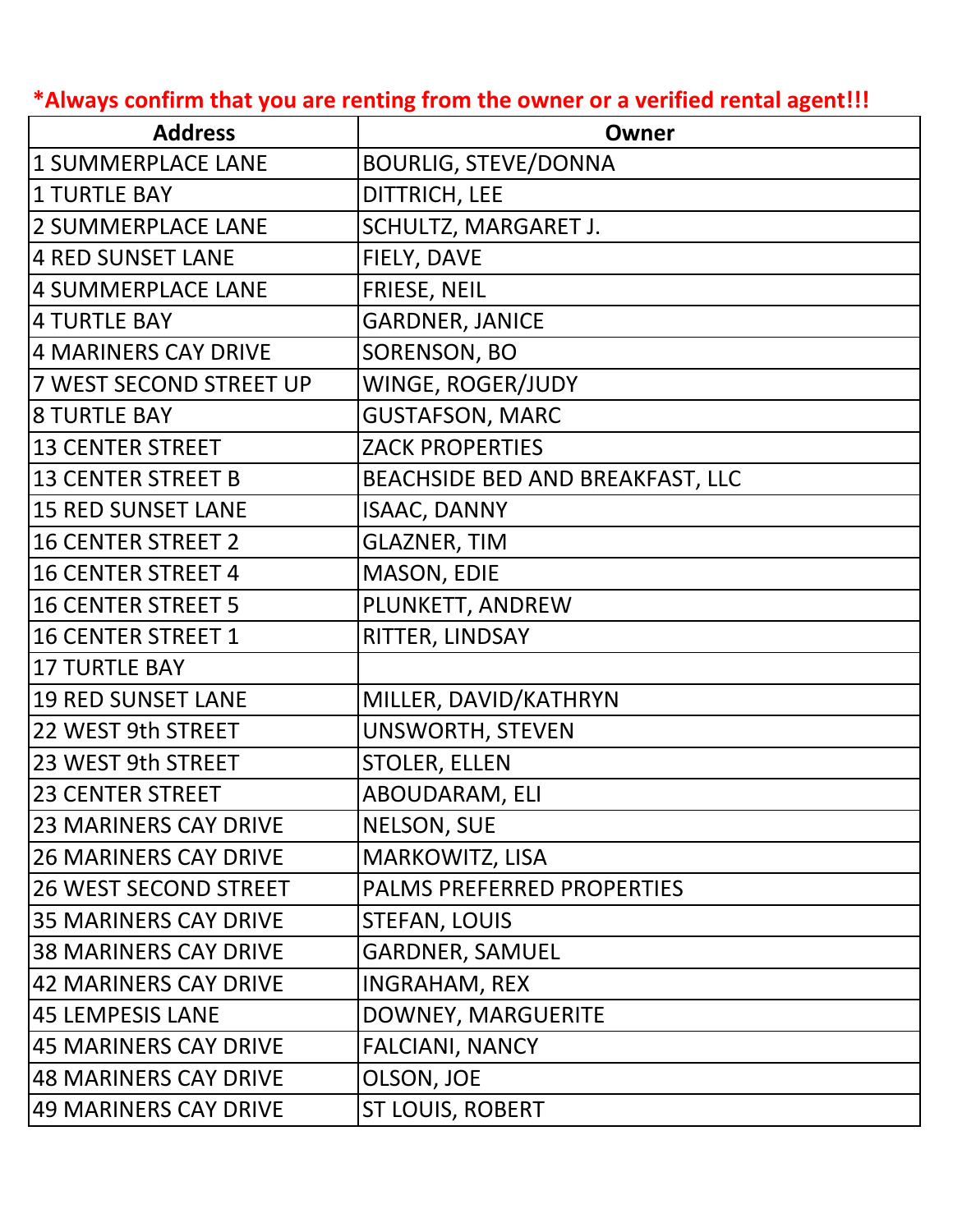| <b>51 MARINERS CAY DRIVE</b> | ALEXANDER, LYNN                   |
|------------------------------|-----------------------------------|
| <b>60 MARINERS CAY DRIVE</b> | HADERS, STEPHEN                   |
| <b>62 MARINERS CAY DRIVE</b> | DINGILLO, ROSEANNE                |
| <b>66 MARINERS CAY DRIVE</b> | <b>STELLO, BRIANA</b>             |
| <b>74 MARINERS CAY DRIVE</b> | MURPHY, GERALD                    |
| <b>75 MARINERS CAY DRIVE</b> | KIBLER, SCOTT                     |
| <b>76 MARINERS CAY DRIVE</b> | FRYE, WILLIAM                     |
| <b>77 MARINERS CAY DRIVE</b> | THALER, ED                        |
| 80 WEST SECOND STREET        | STAFFORD, ALEX/TIFINI             |
| <b>80 MARINERS CAY DRIVE</b> | <b>WOOLF, ROGER</b>               |
| 81 SANDBAR LANE #17          | HANSEN, JEFFERY/LYNN              |
| 81 SANDBAR LANE #13          | KALSMAN, MICHAEL                  |
| 81 SANDBAR LANE #26          | PALMS PREFERRED PROPERTIES        |
| 81 CENTER STREET C           | REVLIS, LLC                       |
| 83 WEST SECOND STREET        | DORAN, MATTHEW & JENNIFER         |
| 85 WEST SECOND STREET        | 50/50 DEVELOPMENT                 |
| 87 WEST SECOND STREET        | 50/50 DEVELOPMENT                 |
| 88 WEST SECOND STREET        | <b>BUTLER, TERESA</b>             |
| 90 WEST SECOND STREET        | <b>GRIEK, MILES</b>               |
| <b>91 MARINERS CAY DRIVE</b> | HUGHES, JOHN M                    |
| 93 WEST SECOND STREET        | O'BRIEN, KEVIN                    |
| <b>96 MARINERS CAY DRIVE</b> | ROBINSON, MIKE/LINDA              |
| <b>98 MARINERS CAY DRIVE</b> | <b>MERRILL, ROBERT &amp; LOIS</b> |
| 103 EAST COOPER AVE          | AJD ON FOLLY, LLC                 |
| 104 WEST SECOND STREET       | MONOCHINO, TOM                    |
| 105 WEST INDIAN AVE          | <b>EMMIE HOLLINGSWORTH</b>        |
| 106 WEST ARCTIC AVE 3E       | <b>BAILEY, SCOTT</b>              |
| 106 WEST ARCTIC AVE 2A       | <b>BOWMAN, MATTHEW</b>            |
| 106 WEST ARCTIC AVE 2E       | DEHAENEN, KIMBERLY                |
| 106 WEST ARCTIC AVE 3K       | <b>GREGORY, LEE</b>               |
| 106 WEST HURON AVE           | HOLUS, LLC                        |
| 106 WEST ARCTIC AVE 3C       | HUBBS, VALINDA                    |
| 106 WEST ARCTIC AVE 3H       | KAO, NEIL                         |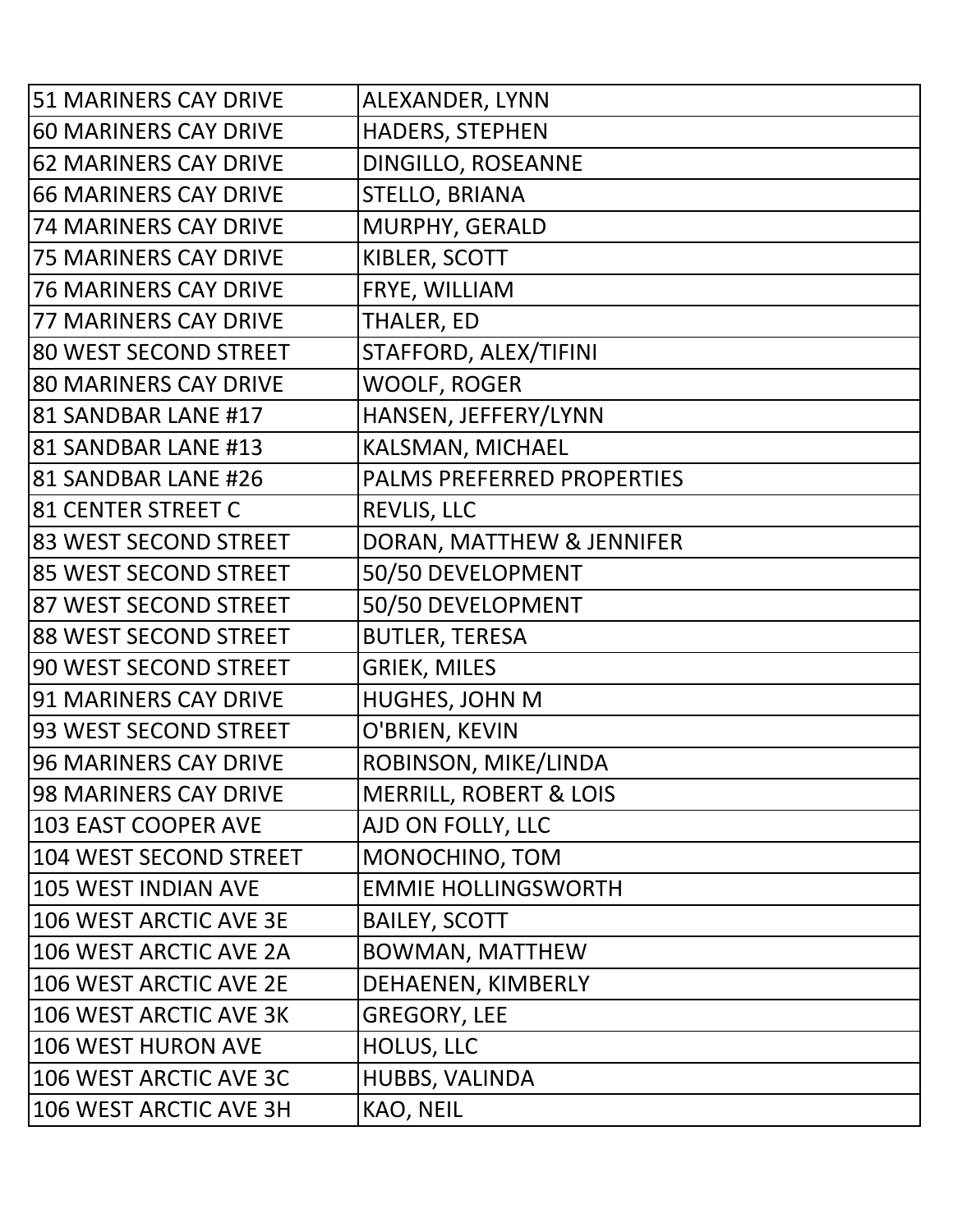| 106 WEST ARCTIC AVE 1A        | MCCAULEY, LENNI                  |
|-------------------------------|----------------------------------|
| 106 WEST ARCTIC AVE 3L        | MOORE FBC, LLC                   |
| 106 WEST ARCTIC AVE 1B        | NICHOLSON, SUZANNE               |
| 106 WEST ARCTIC AVE 1C        | PANNELL, CHERYL                  |
| 106 WEST INDIAN AVE           | SHCANZLIN, PATRICIA              |
| <b>106 WEST SECOND STREET</b> | SPAID, TIMOTHY/ELIZABETH         |
| 106 WEST ARCTIC AVE 1F        | <b>SULLIVAN, DOREEN</b>          |
| 106 WEST ARCTIC AVE 2F        | WEIL, TOM                        |
| 106 WEST ARCTIC AVE 3B        | <b>JWJ HOLDINGS, LLC</b>         |
| 106 WEST ARCTIC AVE 3K        | PANNELL, CHERYL                  |
| 106 WEST ARCTIC AVE 3F        | <b>ROLARO LLC</b>                |
| <b>107 EAST ERIE AVE</b>      | RICHARDSON, CHRISTIE             |
| 108 EAST ASHLEY AVE. 31       | CADENHEAD, AL                    |
| 108 EAST ASHLEY AVE 21        | <b>D&amp;B OCEAN ENTERPRISES</b> |
| 108 EAST ASHLEY AVE. 12       | <b>DOUGLAS, FRED</b>             |
| 108 WEST SECOND STREET        | <b>DUNSTON, LEE</b>              |
| 108 EAST ASHLEY AVE 11        | FOX, GERRY                       |
| 108 EAST ASHLEY AVE. 32       | <b>G &amp; S PROPERTIES, LLC</b> |
| 108 EAST ASHLEY AVE. 23       | MIKEDAKIS, HARALABOS/CYNTHIA     |
| <b>108 WEST HURON AVE</b>     | <b>KRUER, CAROL</b>              |
| 110 WEST INDIAN AVE           | <b>INGLESE, MARIO</b>            |
| 110 WEST COOPER AVE           | RAWLS, DARLENE                   |
| 110 EAST COOPER AVE           | RICHARDSON, CHRISTIE             |
| 110 WEST SECOND STREET        | TILLEY, BARBARA C/O AVOCET       |
| 111 WEST SECOND STREET        | <b>GARNER, AMY</b>               |
| 111 EAST ARCTIC 301           | MIHALCZO, MARGARET               |
| 111 EAST ARCTIC AVE 102       | <b>QUALEY, JOSEPH</b>            |
| 111 WEST ERIE AVE             | RAWLS, DARLENE                   |
| 111 EAST ARCTIC AVE 101       | <b>SHREIER, GAYLE</b>            |
| 111 EAST ARCTIC AVE 201       | SPODEREK, KAREN                  |
| 112 WEST ARCTIC, 2J           | <b>BUCKLER, HOWARD</b>           |
| 112 WEST ERIE AVE             | FAGAN, JOANNE                    |
| 112 EAST ERIE AVE             | <b>Maverick Properties, LLC</b>  |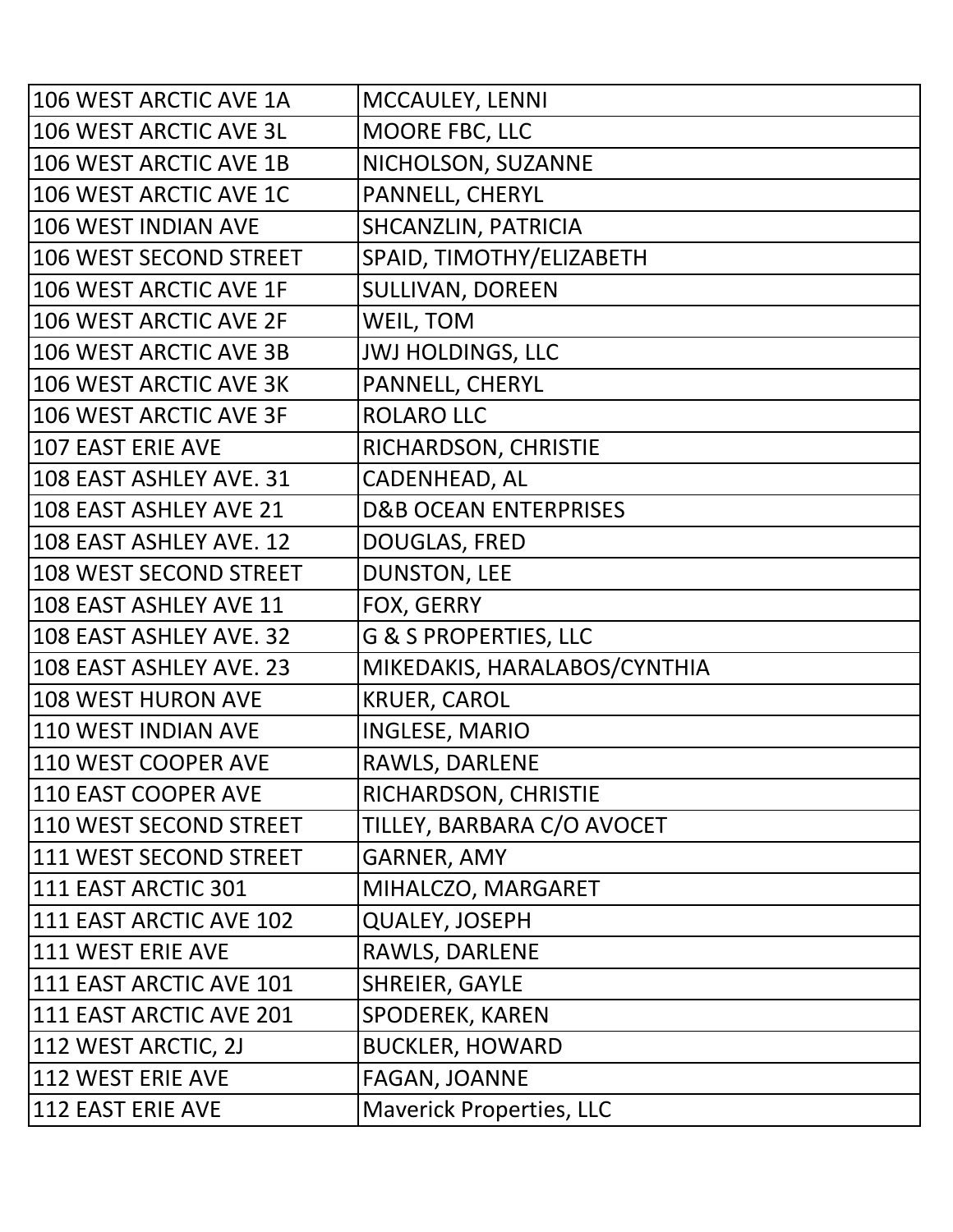| 112 WEST ARCTIC, 3D           | MCNAIR, DALE                         |
|-------------------------------|--------------------------------------|
| 112 WEST SECOND STREET        | RAMSEY, WILLIAM SCOTT                |
| 112 WEST ARCTIC, 2C           | THOMSON, JOAN                        |
| 112 WEST ARCTIC, 3J           | <b>VAUGHN, JIM</b>                   |
| 112 WEST ARCTIC 2D            | <b>WIKE, FRANCIS</b>                 |
| 113 EAST ARCTIC AVE APT C     | <b>BCI, LLC</b>                      |
| 113 EAST ARCTIC AVE. APT D    | LAJOLLA PROPERTY MANAGEMENT          |
| 113 EAST ARCTIV AVE B         | LEIGH-JONES, SEBRINA & CHRIS         |
| 113 WEST ERIE AVE             | RAWLS, DARLENE                       |
| 113 WEST HUDSON AVE           | SANDFORD, GERRI                      |
| 114 EAST ASHLEY AVE           | WOLFF, CARL                          |
| 114 EAST ARCTIC AVE           | FILI, JOHN                           |
| 114 WEST ARCTIC AV101C        | <b>GARTLAND, JEFF</b>                |
| 114 EAST COOPER AVE           | HOCK, BRAD                           |
| 114 WEST ASHLEY AVE C102      | HOTZ, DRU                            |
| 114 WEST ARCTIC, 202B         | <b>KEHOE, KATHERINE</b>              |
| 114 WEST ARCTIC AV201C        | O'BRIAN, SAM                         |
| 114 WEST ARCTIC AVE 302B      | RICE, LISA                           |
| 114 WEST ARCTIC AV201B        | SMALLEY, EARL                        |
| 114 WEST COOPER AVE           | THOMAS, GAIL                         |
| 114 WEST COOPER AVE B         | THOMAS, GAIL                         |
| 114 WEST ERIE AVE C           | <b>THOMAS, GAIL</b>                  |
| 114 WEST ARCTIC AVE 301C      | <b>TURK, JOANNE</b>                  |
| 114 WEST SECOND STREET        | VAN ZEALAND, FRANZ                   |
| 114 EAST HURON AVE            | <b>BUCK, RYAN</b>                    |
| 114 WEST ASHLEY AVE           | HOLLIDAY, LOUIS                      |
| <b>115 MARINERS CAY DRIVE</b> | MARTIN, CLAIRE                       |
| 116 EAST COOPER AVE           | <b>SCHAUER, GERRY</b>                |
| 116 EAST HURON AVE            | <b>SIGMON, PAULETTE</b>              |
| 116 EAST ARCTIC AVE           | THOMAS, GAIL                         |
| 116 WEST ASHLEY AVE           | <b>HOLLIDAY INN (LOUIS HOLLIDAY)</b> |
| 117 EAST ARCTIC AVE. 202      | <b>BRASINGTON, DALTON</b>            |
| 117 EAST ARCTIC AVE 302       | <b>GIRARD, JOHN</b>                  |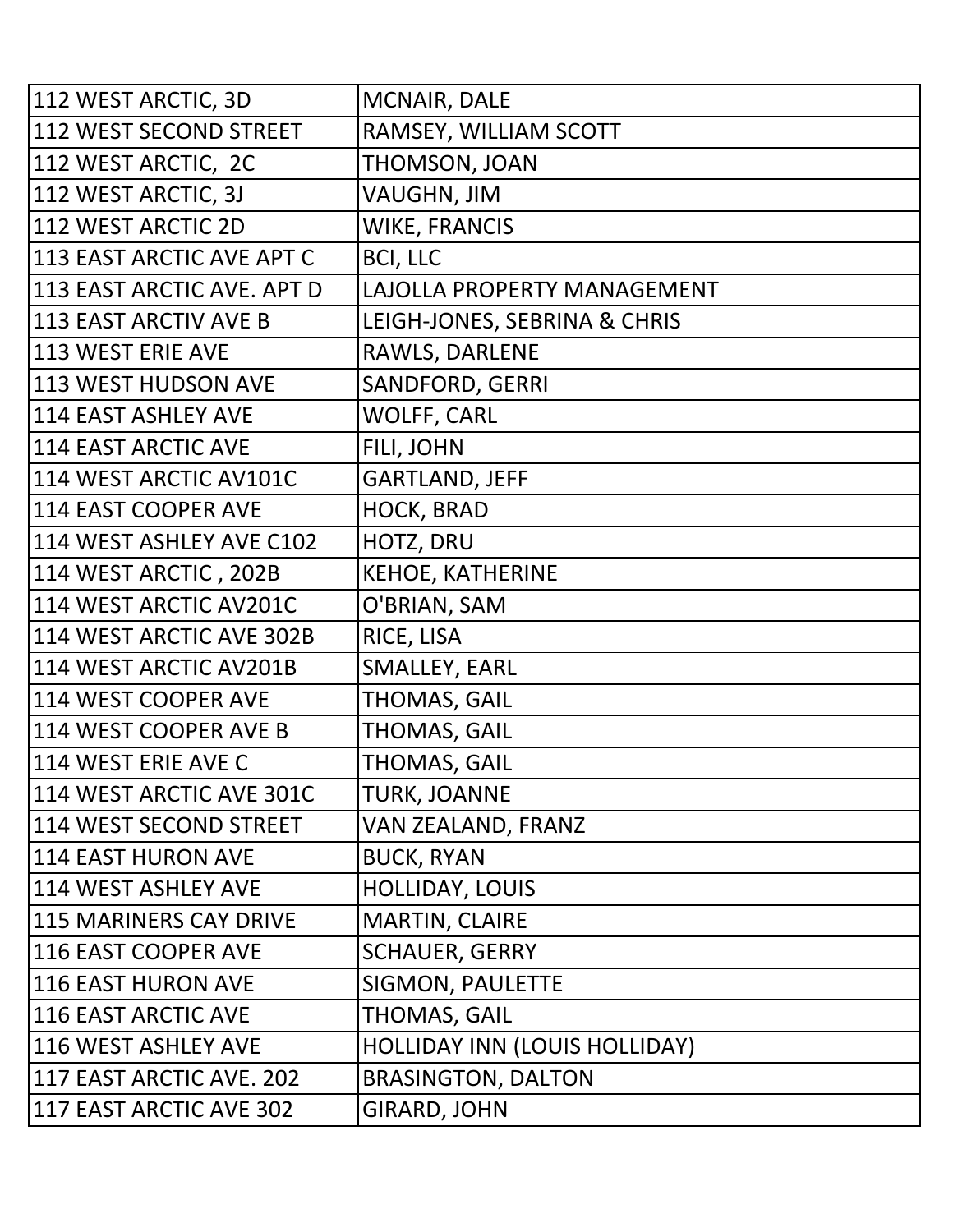| 117 MARINERS CAY DRIVE     | LEMESHOW, ELAINE                  |
|----------------------------|-----------------------------------|
| 117 EAST ARCTIC AVE, 201   | RAMANTANIN, PETRO                 |
| 117 EAST ARCTIC AVE, 301   | THE FOLY PLACE, LLC               |
| 117 EAST ARCTIC AVE. 101   | THOMPSON, ALFRED                  |
| 118 WEST ASHLEY, A         | <b>FONTAINE, STEVEN</b>           |
| 118 WEST SECOND STREET     | <b>MORRIS, BILL</b>               |
| 118 EAST COOPER AVE        | RAY, DIANNE                       |
| 119 WEST COOPER AVE        | SAMUELS, BRETT                    |
| <b>119 WEST ERIE AVE</b>   | <b>ANTLEY, JOSEPH JR</b>          |
| <b>120 EAST COOPER AVE</b> | DRAPER, ERIC                      |
| 120 EAST HUDSON AVE        | DALY, MICHEAL                     |
| 120 WEST ERIE AVE          | LEVITT, BEN                       |
| 121 EAST ARCTIC AVE 3C     | <b>BROOKS, JOHN</b>               |
| 121 EAST ARCTIC AVE 3B     | <b>GORMAN, CATHY</b>              |
| 121 EAST ARCTIC AVE C1     | HART, GREG                        |
| 121 EAST ARCTIC AVE 1D     | <b>MAPPUS, GREG</b>               |
| 121 EAST ARCTIC AVE 1B     | <b>MARTIN, ANN (FOLLY SUITES)</b> |
| 121 EAST ARTIC AVE 3D      | <b>NEVILLE, STACY</b>             |
| 121 WEST SECOND STREET     | NEWMAN, ROBERT                    |
| 121 EAST ARCTICE AVE, 1A   | <b>NORVILLE, KEITH</b>            |
| 121 EAST ARCTIC AVE 2A     | <b>OLIVER DIANE</b>               |
| 121 EAST ARCTIC AVE 3A     | ROCKET, LLC                       |
| 121 EAST ARCTIC AVE C2     | <b>SCHREIR, GAYLE</b>             |
| 121 EAST ARCTIC AVE D2     | <b>SCHREIR, GAYLE</b>             |
| 122 EAST ARCTIC AVE 2      | <b>BANNON, TOM</b>                |
| 122 EAST ARCTIC AVE, 3     | MOORE, ROBYN                      |
| 123 EAST ASHLEY AVE        | <b>ANCONE, SHERYL</b>             |
| 123 WEST SECOND STREET     | STONE, BILL/KAREN                 |
| 124 EAST COOPER B          | <b>BANIS, ERNEST</b>              |
| 124 EAST COOPER            | <b>BOUDOLF, ED</b>                |
| 124 WEST SECOND STREET     | <b>MAYER, ROBERT</b>              |
| <b>125 EAST ASHLEY AVE</b> | <b>SUNNEE CLARK</b>               |
| 126 WEST SECOND STREET     | KUHN, MARTIN/LESLIE               |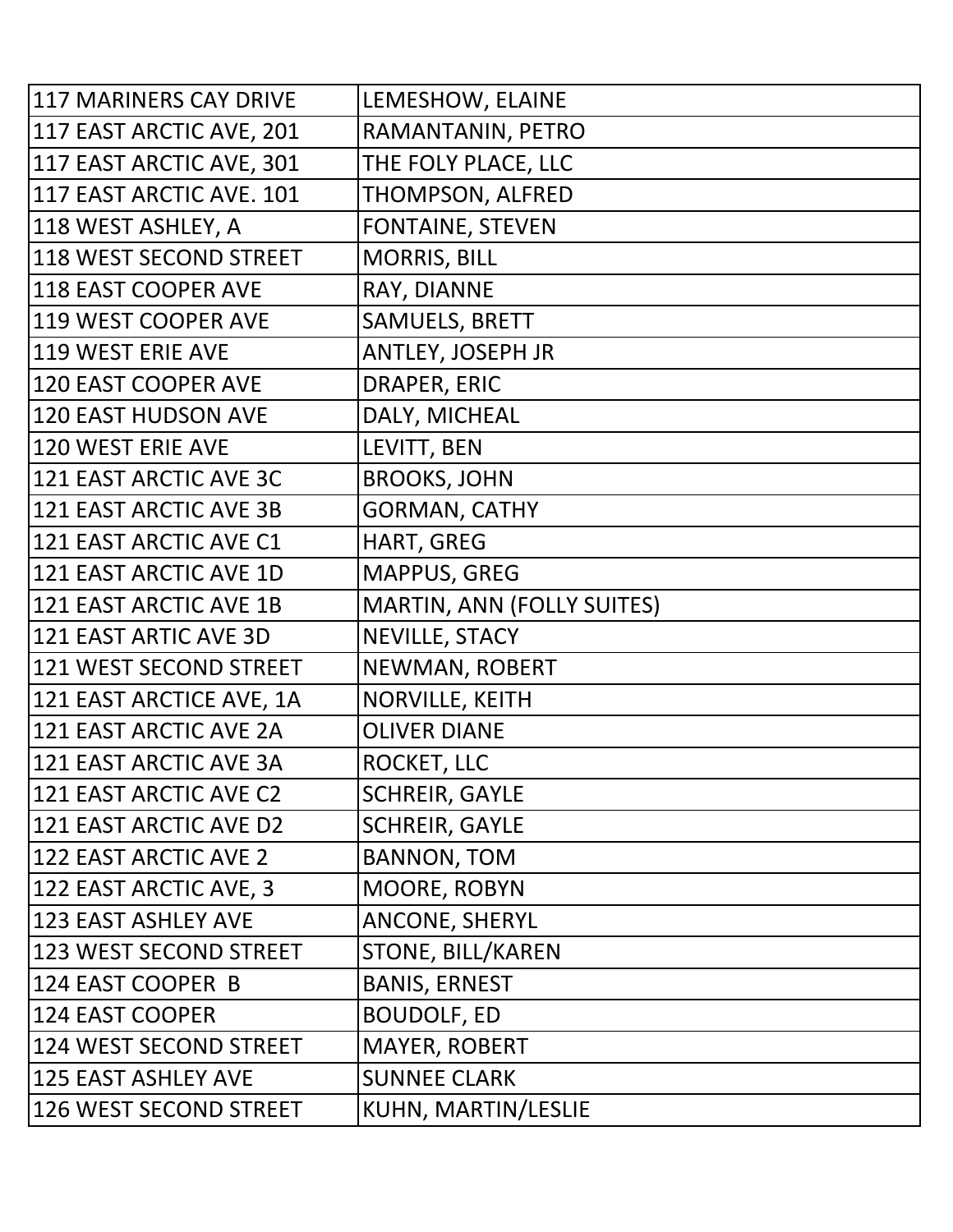| 201 WEST ARCTIC AVE 101 | 201 WEST ARCTIC, LLC                 |
|-------------------------|--------------------------------------|
| 201 WEST ARCTIC AVE 304 | <b>ANDERSON, GREG</b>                |
| 201 WEST ARCTIC AV 306  | <b>BEARD, BETTY</b>                  |
| 201 WEST ARCTIC AVE 114 | <b>BING ZAREMBA, JEAN</b>            |
| 201 WEST ARCTIC AV 215  | <b>BUCKEYE PROPERTIES, LLC</b>       |
| 201 WEST ARCTIC AV 120  | <b>BUSH, DAVID</b>                   |
| 201 WEST ARCTIC AV 324  | <b>CHAMBERS, JAMES &amp; MARIANN</b> |
| 201 WEST ARCTIC AVE 308 | <b>COCHRAN, STEPHEN</b>              |
| 201 WEST ARCTIC AV 305  | <b>COGGINS, JEANETTE</b>             |
| <b>201 EAST COOPER</b>  | COLON, OMAR                          |
| 201 WEST ARCTIC AV 109  | <b>DEMETRE, MILTON</b>               |
| 201 WEST ARCTIC AV 410  | <b>DEMETRE, MILTON</b>               |
| 201 WEST ARCTIC AV 307  | DONOGHUE, ELLEN                      |
| 201 WEST ARCTIC AV 417  | <b>GARRETT, KENNETH</b>              |
| 201 WEST ARCTIC AVE 423 | <b>GIFFORD, PAUL</b>                 |
| 201 WEST ARCTIC AVE 321 | <b>GOODWIN, CAROL</b>                |
| 201 WEST ARCTIC AVE 210 | <b>GRATSON, CHERYL</b>               |
| 201 WEST ARCTIC AVE 124 | HAGER, TIM                           |
| 201 WEST ARCTIC AV 211  | HENNING, CATHERINE/MICHAEL           |
| 201 WEST ARCTIC AV 220  | HERBOWY, LAUREEN                     |
| 201 WEST ARCTIC AVE 303 | JAMES THE FOLLY GROUP, LLC           |
| 201 WEST ARCTIC AV 312  | <b>KOENIG, JERRY</b>                 |
| 201 WEST ARCTIC AV 309  | <b>KRAKER, FRIEDRICH</b>             |
| 201 WEST ARCTIC AVE 212 | LANDRY, DAVID                        |
| 201 WEST ARCTIC AVE 302 | LOUTHIAN, BERT                       |
| 201 WEST ARCTIC AVE 403 | <b>MASTER, MICHAEL</b>               |
| 201 WEST ARCTIC AVE 409 | <b>MASTER, MICHAEL</b>               |
| 201 WEST ARCTIC AVE 411 | <b>MCMAHON, JAMES</b>                |
| 201 WEST ARCTIC AVE 315 | <b>MEYERS, MARY ANN</b>              |
| 201 WEST ARCTIC AV 105  | MOLONY, KEVIN/NAN                    |
| 201 WEST ARCTIC AVE 317 | MWFI, LLC                            |
| 201 WEST ARTIC AVE 419  | O'HARE, DALE                         |
| 201 WEST ARCTIC AVE 123 | O'MALLEY, JOHN                       |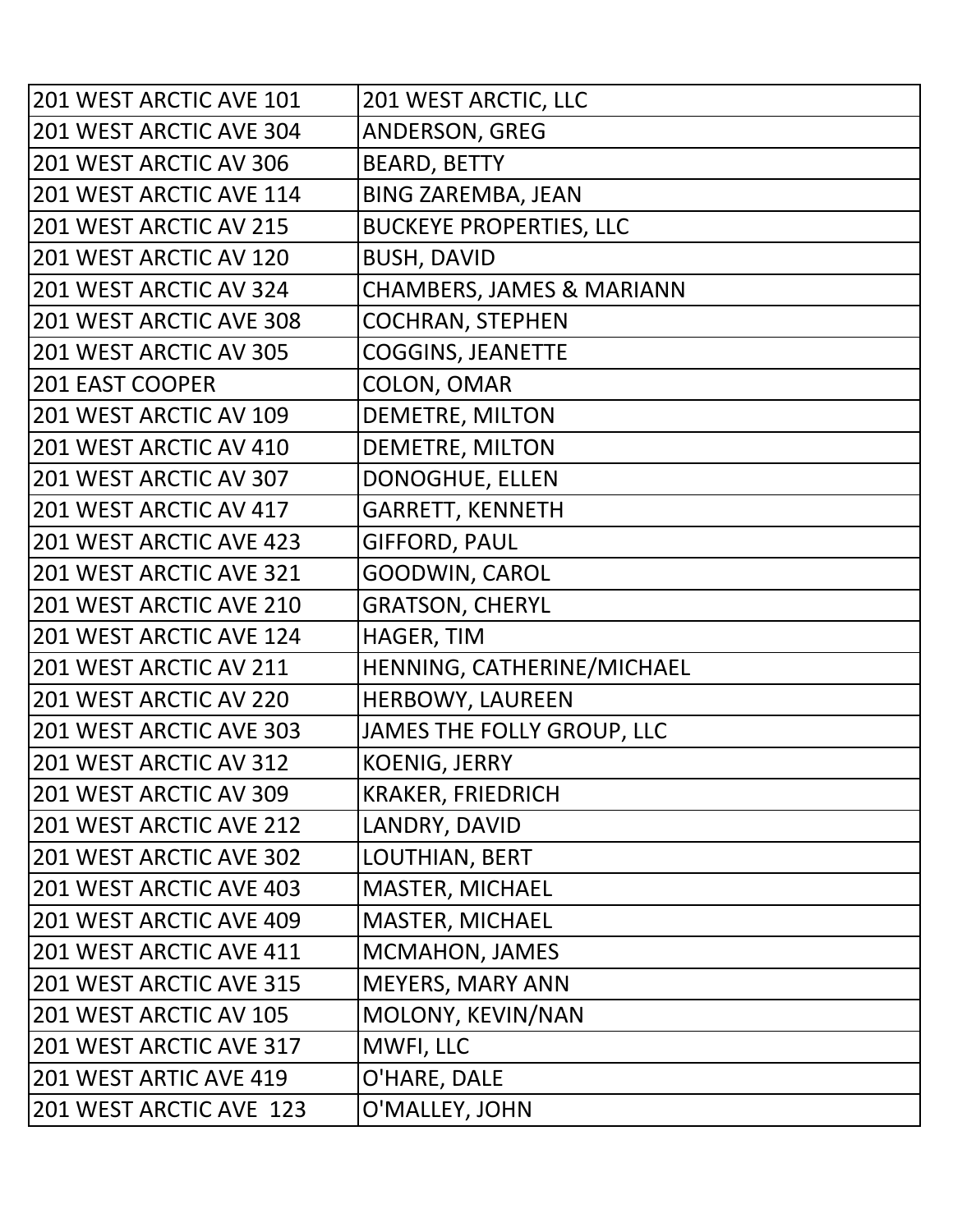| 201 WEST ARCTIC AVE 414    | RANSOM, GREG                       |
|----------------------------|------------------------------------|
| 201 WEST ARCTIC AVE 412    | RAY, COCHRAN                       |
| 201 WEST ARCTIC AV 202     | ROGERS, JOANNE                     |
| 201 WEST ARTIC AVE 301     | ROSA, CHRISTOPHER                  |
| 201 WEST ARTIC AVE 313     | <b>SABAL LIMITED PARTNERSHIP</b>   |
| 201 WEST ARCTIC AV 322     | <b>SANDERS, LYNN</b>               |
| 201 WEST ARCTIC AV 224     | <b>SCHACHT, BEVERLY</b>            |
| 201 WEST ARCTIC AV 203     | <b>SELLARS, RICK</b>               |
| 201 WEST ARCTIC AV 110     | SHERMAN, STEVEN & ROBERTA          |
| 201 WEST ARCTIC AV 314     | SMITH, TOM/SUSAN                   |
| 201 WEST ARTIC AVE 201     | <b>SPEVAK, ERNEST &amp; BILLIE</b> |
| 201 WEST ARCTIC AVE 117    | SPILLER, JAN                       |
| 201 WEST ARCTIC AV 405     | STOFEGA, JR., MARK                 |
| 201 WEST ARCTIC AVE 222    | <b>STOKES, EDWARD</b>              |
| 201 WEST ARCTIC AVE 121    | <b>STOKES, EDWARD</b>              |
| 201 WEST ARCTIC AVE 418    | <b>STUART, GAIL</b>                |
| 201 WEST ARCTIC AV 102     | STUART, WILLIAM                    |
| 201 WEST ARCTICE AVE 112   | <b>SUN AND SURF, LLC</b>           |
| 201 WEST ARCTIC AVE 122    | <b>SWEETEN, ED &amp; VICKI</b>     |
| 201 WEST ARCTIC AVE 422    | <b>SWEETEN, ED &amp; VICKI</b>     |
| 201 WEST ARCTIC AVE 316    | TILLMAN, JOHN                      |
| 201 WEST ARCTIC AVE 421    | <b>TRAGESSOR, LARRY</b>            |
| 201 WEST ARCTIC AVE 216    | <b>WALL, LARRY</b>                 |
| 201 WEST ARCTIC AV 208     | <b>WELCH, ROBERT</b>               |
| 201 WEST ARCTIC AVE 402    | WIKE, PEGGY                        |
| 201 WEST ARCTIC AV 214     | <b>WILSON, JOSEPH</b>              |
| 201 WEST ARCITC AVE 407    | ZIBART, MARGARET                   |
| 201 WEST ARCTIC AV 412     | <b>BARE, DAVID/CHRISTY</b>         |
| <b>201 EAST HUDSON AVE</b> | <b>EVANS, THERESA</b>              |
| 201 WEST ARCTIC AVE 420    | FIEDLER, LLOYD                     |
| 201 WEST ARCTIC AVE 207    | KINARD, ROD                        |
| 201 WEST ARCTIC AV 415     | ROSENBERG, STEVE                   |
| <b>201 WEST ARCTIC AVE</b> | <b>SCALZI, MICHAEL</b>             |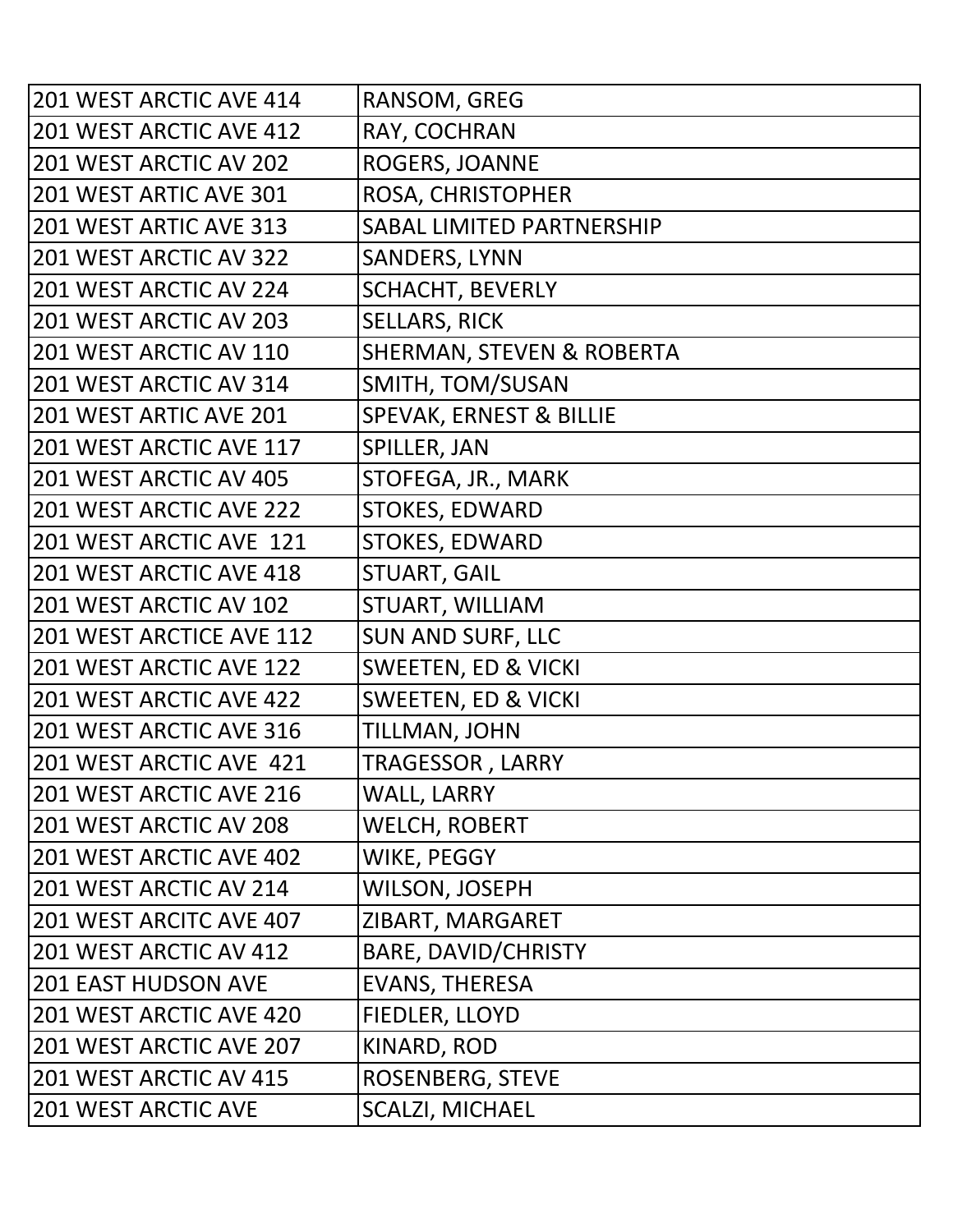| 201 WEST ARCTIC AV 204     | SCHULTZ, MARGARET J.              |
|----------------------------|-----------------------------------|
| 201 WEST ARCTIC AV 318     | WESNER, JOHN O.                   |
| <b>202 WEST COOPER AVE</b> | <b>CELLINI, RONALD R</b>          |
| <b>202 EAST HUDSON AVE</b> | <b>COULTER, CATHERINE</b>         |
| <b>203 WEST HUDSON AVE</b> | PHILLIPS, ADAD                    |
| <b>203 EAST HUDSON AVE</b> | <b>SHEA, JAMES AND KAREN</b>      |
| 204 MICHIGAN AVE #1        | <b>BOYD, MATTHEW</b>              |
| 204 MICHIGAN AVE #13       | <b>FEDERIGOS, KELLY</b>           |
| <b>204 LITTLE OAK</b>      | RANDALL, CHERYL                   |
| 204 MICHIGAN AVE #16       | RHODES, MICHAEL/ CHERYL SHOEMAKER |
| <b>204 WEST HUDSON AVE</b> | <b>BUCK, RYAN</b>                 |
| <b>206 EAST HUDSON AVE</b> | <b>GIEGER, HELEN</b>              |
| <b>206 EAST ERIE AVE</b>   | <b>WHITSON, NANCY</b>             |
| <b>207 WEST ARCTIC AVE</b> | WARREN, JEFFREY/SARA              |
| <b>208 EAST ASHLEY AVE</b> | MULLINS, DAVID                    |
| <b>210 WEST ASHLEY AVE</b> | <b>CAROLINA BAY, LLC</b>          |
| <b>210 EAST ARCTIC AVE</b> | SHUMAKER, DAVID                   |
| 210 EAST COOPER AVE        | <b>ATWELL, ALLISON</b>            |
| <b>210 WEST HUDSON AVE</b> | <b>VALK, HENERE</b>               |
| <b>210 WEST INDIAN AVE</b> | <b>TEAL, JASON</b>                |
| <b>212 EAST ERIE AVE</b>   | <b>BALDERSARI, CATHERINE</b>      |
| 212 WEST ARCTIC AVE 102    | <b>BROWN, JOHN</b>                |
| 212 WEST ARCTIC AVE 301    | COBB, RAYMOND                     |
| 212 WEST ARCTIC AVE 101    | <b>KELLNER, LOU ANN</b>           |
| 212 WEST ARCTIC AVE 203    | MCDADE, MICHEAL                   |
| <b>212 WEST ARCTIC AVE</b> | MERRILL, LYNN                     |
| 212 WEST ARCTIC AVE 302    | SWEATT, DAVID/SALLY               |
| <b>212 EAST ASHLEY AVE</b> | <b>VALK, HENERE</b>               |
| <b>212 WEST INDIAN</b>     | <b>STAGGS, NANCY</b>              |
| <b>213 EAST ERIE AVE</b>   | PARK, BRUCE                       |
| <b>214 EAST ERIE AVE</b>   | <b>CHALLONER, MEREDITH</b>        |
| <b>214 EAST HUDSON AVE</b> | <b>FLYNT, JAQUELINE</b>           |
| <b>214 WEST HUDSON AVE</b> | LEVITT, BEN                       |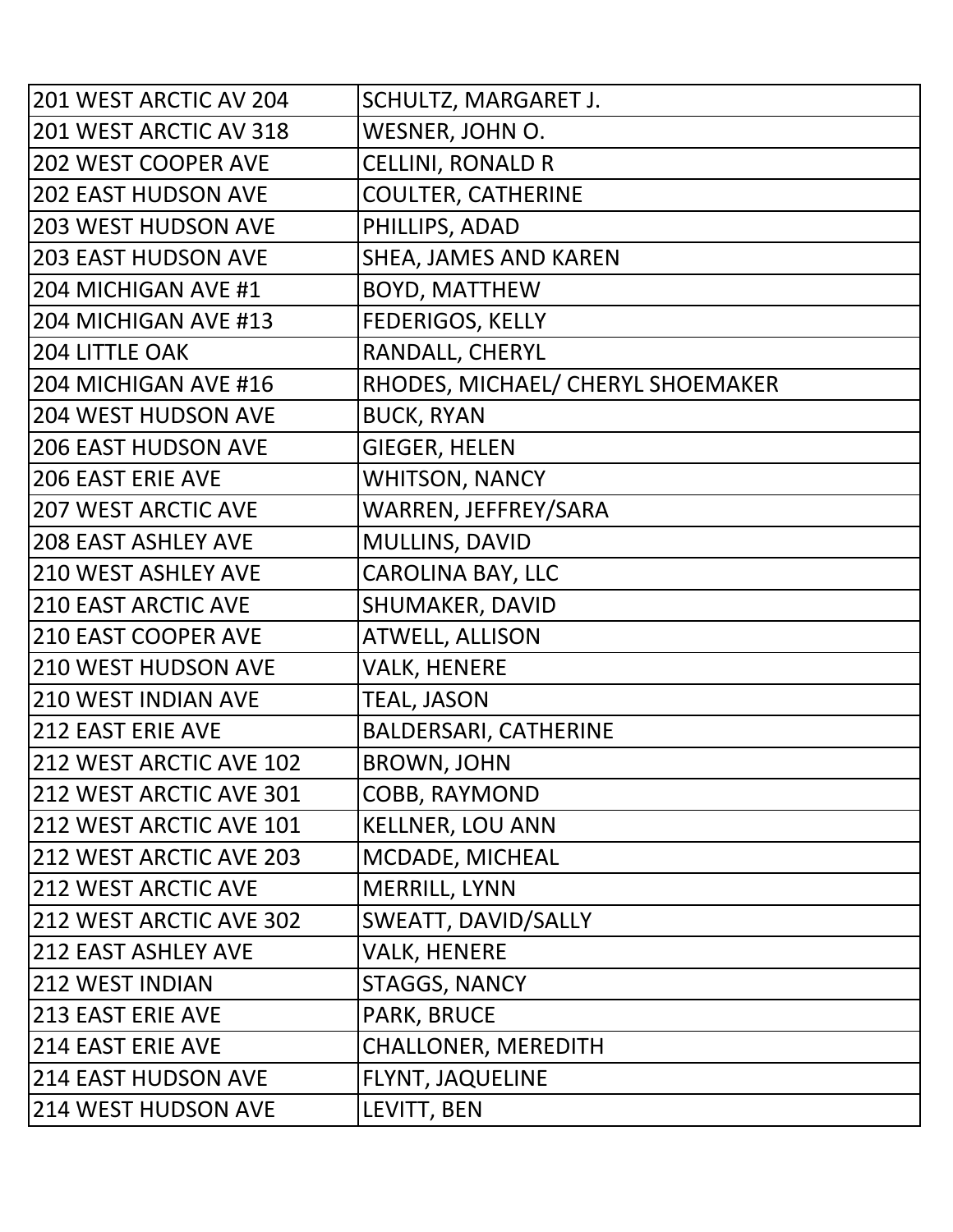| <b>214 EAST COOPER AVE</b>   | <b>PARK, BRUCE</b>                |
|------------------------------|-----------------------------------|
| 214 WEST ARCTIC AVE 105      | VARN, ROBERT & BARBARA            |
| <b>216 WEST ARCTIC AVE</b>   | <b>BAKER, STANLEY</b>             |
| <b>216 EAST HUDSON</b>       | <b>BOREN, MOLLY</b>               |
| 216 EAST COOPER AVE          | <b>BRINKLEY, TERESA</b>           |
| <b>216 EAST ASHLEY AVE</b>   | COOK, THOMAS                      |
| 216 WEST ARCTIC AVE 9        | <b>DUKES, ROBERT</b>              |
| 216 WEST ARCTIC AVE 2        | MONTGOMERY, WILLIAM               |
| 216 WEST ARCTIC AVE 8        | RANDALL, JEFF                     |
| <b>216 EAST ARCTIC AVE</b>   | REID, HELEN                       |
| 216 WEST ARCTIC AVE 6        | WAINWRIGHT, JOHN/LESLIE           |
| 218 WEST COOPER AVE          | <b>ASHLEY, DENNIS AND CYNTHIA</b> |
| <b>218 EAST ASHLEY AVE</b>   | FAB FOLLY ONE, LLC                |
| <b>218 WEST ARCTIC AVE C</b> | HOLSEBERG, EVANGELINE             |
| <b>219 EAST ARCTIC AVE</b>   | KNAPP, STEPHEN                    |
| <b>219 WEST HUDSON</b>       | MOORE, CHARLES                    |
| <b>219 MICHIGAN AVE</b>      | <b>CHANDLER, MARK</b>             |
| <b>220 EAST ERIE AVE</b>     | <b>KR Folly, LLC</b>              |
| <b>221 WEST INDIAN AVE</b>   | AWAD, SAM                         |
| <b>221 EAST ARCTIC AVE</b>   | <b>CONNOR, FAYE</b>               |
| <b>221 EAST ASHLEY AVE</b>   | STURM, PAMELA J                   |
| <b>223 EAST ARCTIC AVE</b>   | NESPOLE, GREGORY                  |
| <b>225 EAST ARCTIC AVE</b>   | <b>FONTAINE, STEVEN</b>           |
| <b>225 EAST ARCTIC AVE</b>   | PERRY, DAVID AND HEATHER          |
| <b>301 EAST ARCTIC AVE</b>   | CAMP, WILLIAM                     |
| <b>301 EAST HURON</b>        | <b>KOZEK, REGINA</b>              |
| <b>302 WEST ASHLEY AVE</b>   | DREWNIANY, BONNIE                 |
| <b>302 EAST ASHLEY AVE</b>   | LUCAS, LYNNE                      |
| <b>303 SHADOWRACE LN</b>     | <b>WITHINGTON INVESTMENTS</b>     |
| 304 WEST COOPER AVE          | <b>CHALLONER, MEREDITH</b>        |
| <b>304 EAST ASHLEY AVE</b>   | <b>GRACE, GENE/ELIZABETH</b>      |
| <b>304 WEST AHSLEY AVE</b>   | <b>MOMEIER, WALTER</b>            |
| <b>304 EAST HURON AVE</b>    | HOCK, BRAD                        |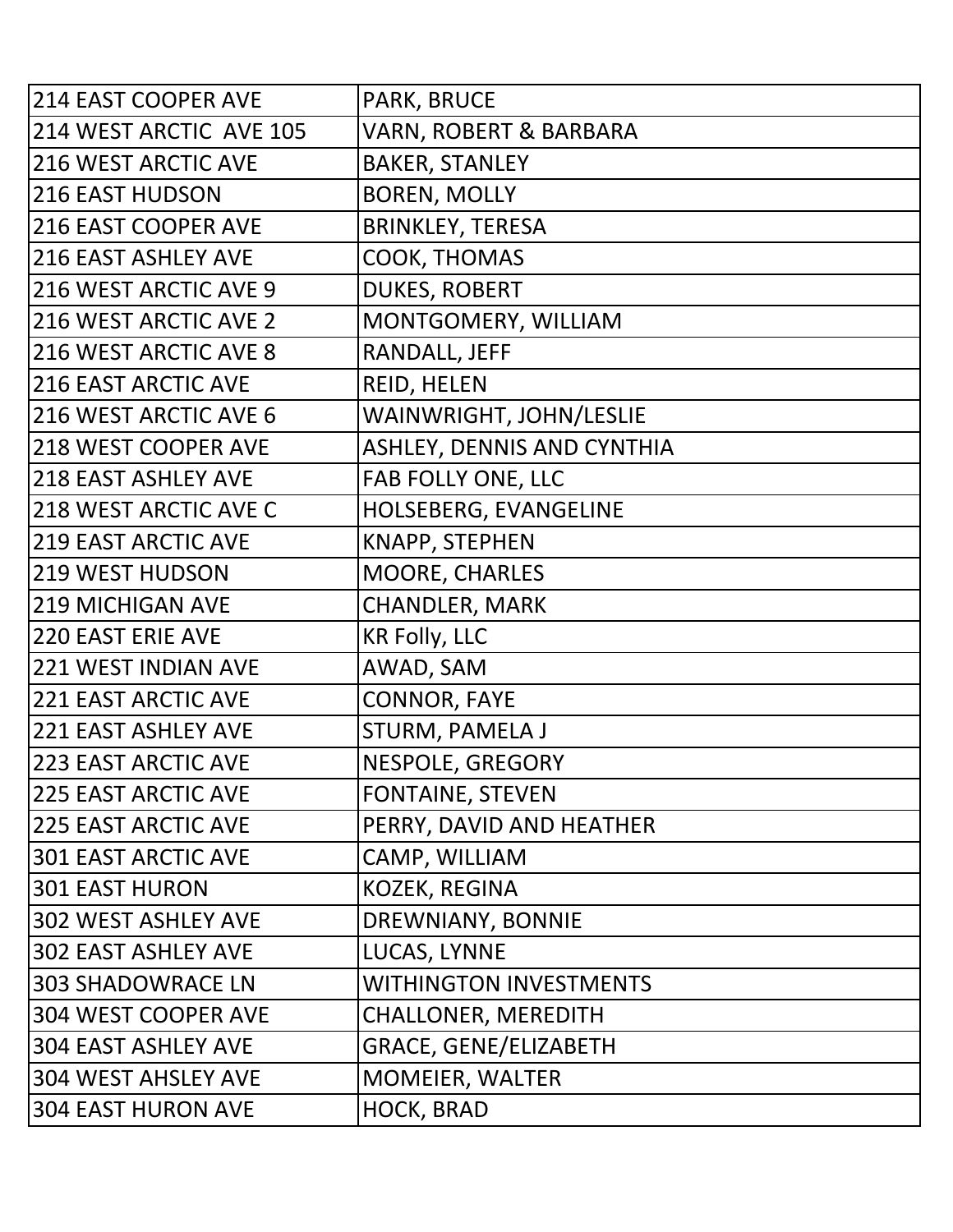| <b>304 WEST HUDSON AVE</b> | JOHNSON, KURT/STEPHANIE   |
|----------------------------|---------------------------|
| <b>305 EAST HURON AVE</b>  | PERNA, VINCE              |
| <b>305 WEST HUDSON</b>     | <b>BISHOP, DAVID</b>      |
| <b>305 SHADOWRACE LN</b>   | <b>LINGLER FAMILY LLC</b> |
| <b>306 WEST ASHLEY AVE</b> | DUNN, ERIC                |
| <b>306 EAST HURON AVE</b>  | <b>KEFALOS, GEORGE</b>    |
| 306 WEST INDIAN AVE        | <b>SUMNER, PHIL</b>       |
| <b>307 EAST ARCTIC AVE</b> | <b>KENNEDY, TIM</b>       |
| <b>307 WEST ASHLEY AVE</b> | <b>BUNCHER, JEFFREY</b>   |
| <b>308 WEST ASHLEY AVE</b> | <b>MELTON, ROB</b>        |
| <b>308 EAST ASHLEY AVE</b> | <b>SEGARS, LEON</b>       |
| <b>308 EAST HURON</b>      | <b>SEGARS, LEON</b>       |
| <b>309 EAST ARCTIC AVE</b> | <b>BOIES, DEBORAH</b>     |
| 310 EAST COOPER AVE        | MOORE, SHEILAH            |
| 311 WEST INDIAN AVE        | <b>JENKINSON, GORDON</b>  |
| 311 EAST COOPER AVE        | PECCORELLI, HARRY         |
| 312 WEST COOPER            | EDENBOROUGH, KEVIN        |
| 313 WEST ASHLEY AVE        | <b>BOND, JUDY</b>         |
| 314 WEST COOPER AVE        | LAMM, BETH                |
| <b>315 EAST ARTIC AVE</b>  | RIVERS, BEVERLY           |
| 316 WEST ASHLEY AVE        | <b>COULTER, JEFF</b>      |
| 316 EAST COOPER AVE        | McGEE, JOHN               |
| 318 WEST INDIAN AVE        | <b>GIFFORD, MICHAEL</b>   |
| 318 EAST ASHLEY            | <b>GRIMES, KATHERINE</b>  |
| 318 EAST HUDSON AVE        | <b>SANTANA GROUP</b>      |
| 318 WEST AHSLEY AVE        | <b>STREETMAN, JAMES</b>   |
| 318 EAST HURON AVE         | MOELLER, DAVID            |
| 319 EAST COOPER AVE        | ANSON, BERNICE            |
| <b>319 EAST ERIE AVE</b>   | SIMPSON, GARY & DEBBIE    |
| 320 EAST COOPER            | SIMPSON, GARY & DEBBIE    |
| 322 WEST HUDSON            | <b>BAKAJ, BRUCE</b>       |
| <b>322 EAST ERIE AVE</b>   | <b>BANKS, SUSAN</b>       |
| <b>353 SHADOWRACE LN</b>   | MINCEY, TERESA            |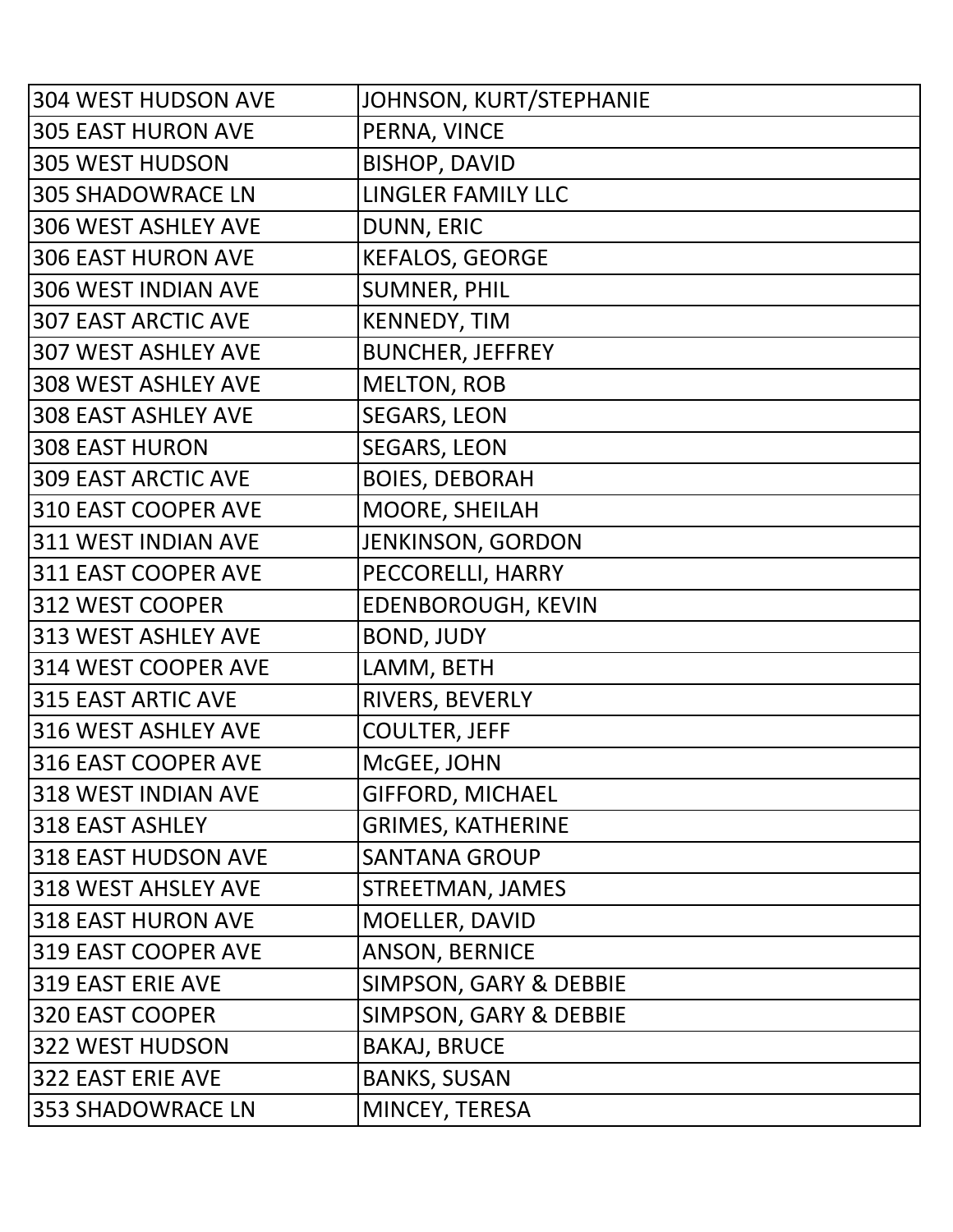| 402 EAST ARCTIC AVE        | MERRILL, LYNN                        |
|----------------------------|--------------------------------------|
| 403 WEST ASHLEY AVE        | LEONARD, CHARLES                     |
| 404 WEST COOPER AVE        | <b>SEWARD'S FOLLY, LLC</b>           |
| 404 WEST ASHLEY AVE        | <b>WAGGONER, BEVERLY</b>             |
| <b>405 EAST ARCTIC AVE</b> | <b>HORST, ROBERT</b>                 |
| 405 WEST ASHLEY AVE        | LATRONICO, MELANIE                   |
| 406 EAST ASHLEY AVE        | BRIDGE CHARLESTON INVESTMENTS C, LLC |
| 406 EAST ARCTIC AVE        | <b>SMALLING, HENRY</b>               |
| 407 WEST ASHLEY AVE        | SKIPPER, WILLIAM                     |
| <b>407 EAST ARCTIC AVE</b> | <b>JAMES, DEBORAH</b>                |
| 408 EAST ERIE AVE          | <b>KAPPA, JOHN JASON</b>             |
| <b>408 EAST ARCTIC AVE</b> | MCCARRELL, BILL                      |
| 409 WEST ASHLEY AVE        | <b>BRIGGS, MILLICENT</b>             |
| 409 EAST ARCTIC            | <b>WINGARD, GAIL</b>                 |
| 410 EAST ARCTIC AVE        | <b>FOUST, ROBERT</b>                 |
| 411 EAST ARCTIC AVE        | ARNOLD, BRAD                         |
| 411 EAST ASHLEY AVE        | PARAMORE, CHRIS                      |
| 412 EAST ASHLEY            | <b>BAKER, PATRICIA</b>               |
| 412 EAST HUDSON            | SILVERMAN, NORMAN/ERICA              |
| 412 EAST ARCTIC AVE        | <b>BULA LLC/HOLLY JENSEN</b>         |
| 413 EAST ASHLEY AVE        | <b>SEADOG PROPERTY INVESTMENTS</b>   |
| 416 EAST ASHLEY AVE        | LASHER, WILL                         |
| 420 WEST ASHLEY AVE        | IMB, LLC                             |
| 421 WEST AHSLEY AVE        | JENKINSON, MAC                       |
| 422 WEST COOPER AVE        | SHIELDS, JULIE                       |
| <b>501 EAST ARCTIC AVE</b> | DARLING, ANGELA                      |
| <b>503 EAST ARCTIC AVE</b> | <b>TIPTON, JAMES</b>                 |
| <b>504 EAST ASHLEY AVE</b> | <b>TUPPER GIRLS</b>                  |
| <b>505 WEST ASHLEY AVE</b> | HANDEGAN, AMELIA                     |
| <b>505 EAST ARCTIC AVE</b> | PIQUET, EDWARD                       |
| <b>506 EAST ASHLEY AVE</b> | BAYER, GREGORY AND CRYSTAL           |
| <b>506 EAST COOPER</b>     | LAMM, BETH                           |
| <b>507 EAST ARCTIC AVE</b> | <b>HAGER, TIM</b>                    |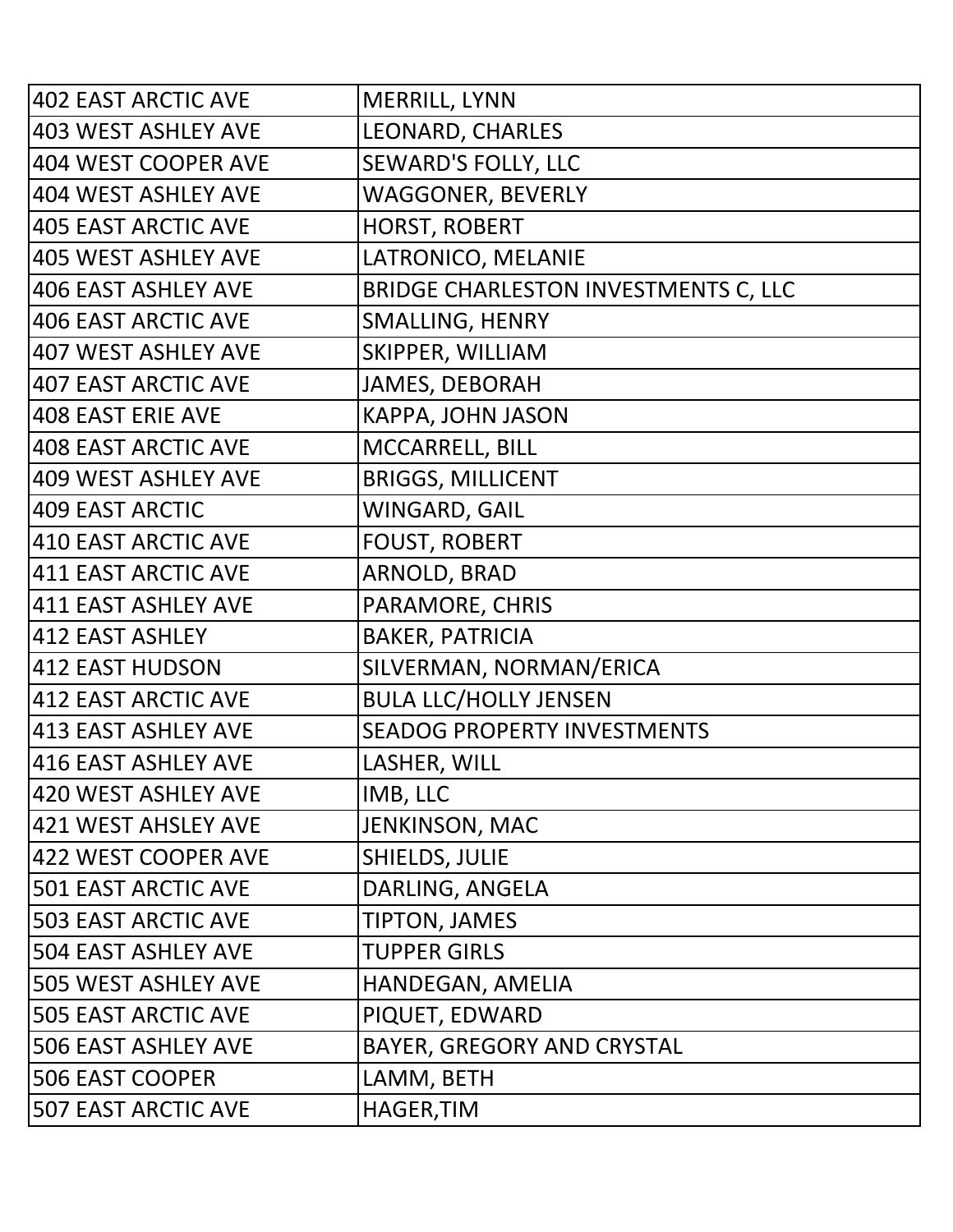| <b>508 WEST ASHLEY AVE</b> | MAYS, CALHOUN III                     |
|----------------------------|---------------------------------------|
| <b>508 EAST HURON AVE</b>  | <b>BASLOW, ADAM</b>                   |
| <b>509 EAST ARCTIC AVE</b> | TAYLOR, EDWIN S                       |
| <b>510 EAST ARCTIC AVE</b> | ZARCHIN, CATHRINE                     |
| <b>510 EAST HURON AVE</b>  | SANDIN, RANDALL                       |
| 510 WEST ASHLEY AVE        | PETTUS, RICH                          |
| 511 WEST BEACH COURT       | <b>WRIGHT, ALLYSON</b>                |
| <b>512 EAST ARCTIC AVE</b> | <b>GRAVES, GERALD</b>                 |
| 512 WEST ASHLEY AVE        | NICOLAS, RON/KIM                      |
| 513 WEST ASHLEY AVE        | <b>EDMUNDS, BOB</b>                   |
| <b>513 EAST ARCTIC AVE</b> | <b>KREIDER, BARBARA</b>               |
| <b>514 EAST ARTIC AVE</b>  | <b>TODD, JUNE R</b>                   |
| 515 WEST ASHLEY AVE        | JOHNSTON, ANDREW/CAROL                |
| <b>517 EAST ARCTIC AVE</b> | MCTEER, WILLIAM                       |
| <b>518 WEST ASHLEY AVE</b> | <b>ARIAMAY LLC</b>                    |
| <b>519 EAST ARCTIC AVE</b> | LUCEY, JUSTIN                         |
| <b>520 WEST ASHLEY AVE</b> | LOCKETT, MIAT                         |
| <b>520 EAST ASHLEY AVE</b> | NIHOLS, MARGARET + KEVIN CARTER       |
| 521 WEST ASHLEY AVE        | <b>ONDERDONK, SHELLEY</b>             |
| <b>523 EAST ARCTIC AVE</b> | SMITH, SUSAN                          |
| <b>601 EAST ARCTIC</b>     | <b>GRISILLO, JOHN</b>                 |
| 601 WEST ASHLEY AVE        | <b>STEFANO, JOHN</b>                  |
| <b>602 WEST ASHLEY AVE</b> | MAYER, JO                             |
| 604 WEST ASHLEY AVE        | <b>KERNODLE, KAY</b>                  |
| <b>606 EAST ARCTIC AVE</b> | <b>BURKE, MARYELLEN &amp; TIMOTHY</b> |
| 606 WEST ASHLEY AVE        | <b>BEAMER, STEVE</b>                  |
| <b>607 EAST ARCTIC AVE</b> | RUDOLPH, EMILY                        |
| 609 WEST ASHLEY AVE        | <b>BATEY, ALAN</b>                    |
| <b>609 EAST ARCTIC AVE</b> | HAYNES, WESLEY A                      |
| 610 WEST BEACH COURT       | FIEHTSAM, DARLANA                     |
| 611 EAST ARCTIC AVE        | STEEN HYMAN, ANN-THERESE              |
| 612 EAST ASHLEY AVE        | PARHAM, ROSEMARY                      |
| 613 EAST ARCTIC AVE        | HUDSON, WILLIAM & LYNN                |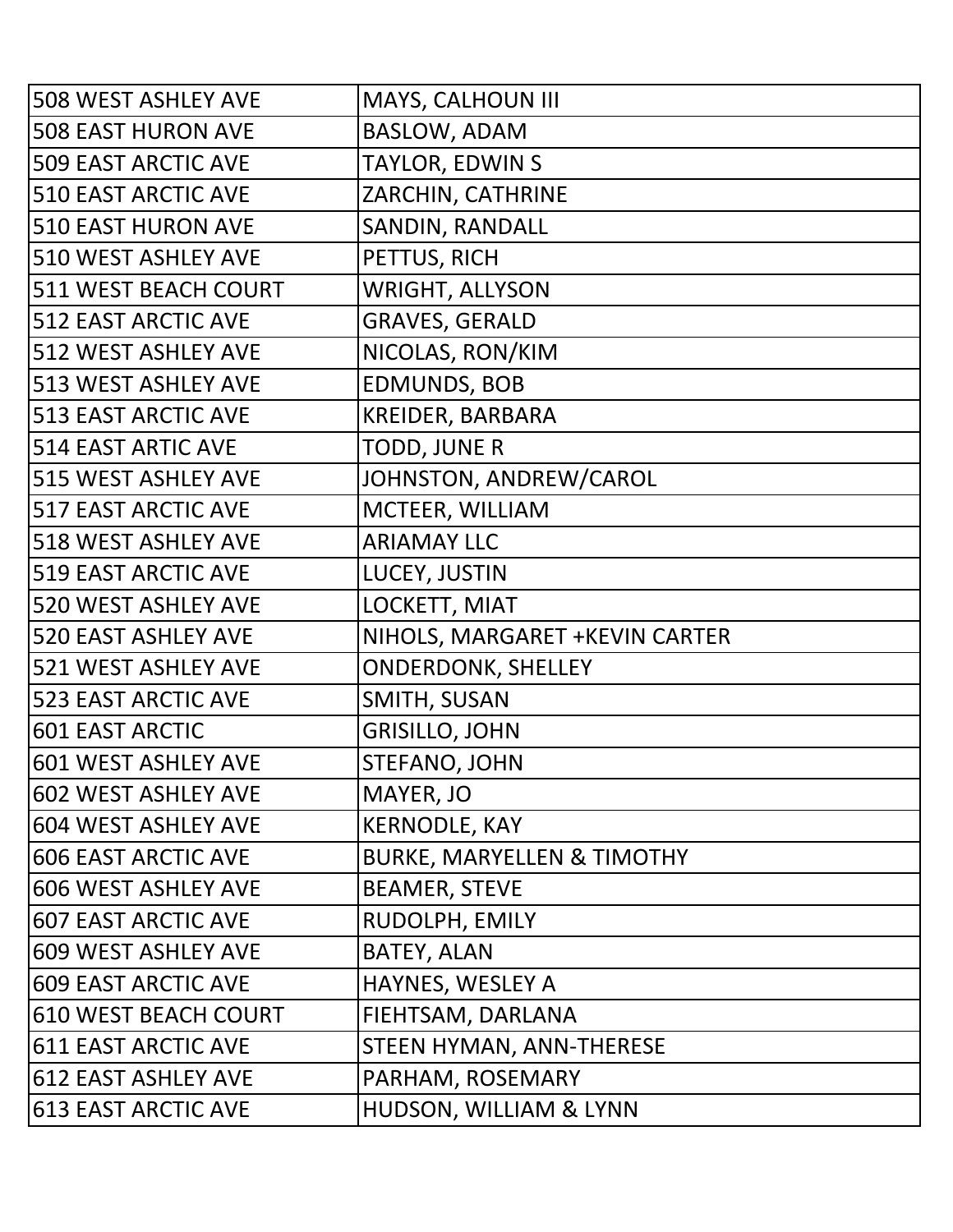| 613 WEST ASHLEY AVE          | <b>WESNER, JOHN</b>            |
|------------------------------|--------------------------------|
| 614 WEST BEACH COURT         | LANT, HOPE                     |
| 615 WEST ASHLEY AVE          | <b>BAKER, BRUCE</b>            |
| <b>615 EAST ARCTIC AVE</b>   | <b>BRINSON, LOUELLEN</b>       |
| 616 EAST COOPER AVE A        | <b>BESSENT THOMAS, ROBIN</b>   |
| 616 EAST COOPER AVE B        | <b>BESSENT THOMAS, ROBIN</b>   |
| 616 EAST ERIE AVE            | <b>KOUTSOS, GEORGE</b>         |
| 616 WEST ASHLEY AVE          | <b>LOOPER, RONNIE W</b>        |
| 617 EAST ASHLEY AVE          | <b>MORRIS, ROBERT</b>          |
| <b>618 EAST ERIE AVE</b>     | <b>STRACKE, BOB</b>            |
| 618 EAST ASHLEY AVR          | <b>AWTREY, THERESA</b>         |
| 619 WEST ASHLEY AVE          | LARSON, GARY                   |
| 620 WEST BEACH COURT         | THIEL, CHARLES                 |
| <b>701 EAST ARCTIC AVE</b>   | COSTA, EVA LOU                 |
| 702 WEST ASHLEY AVE          | <b>BARROSA, JEFF</b>           |
| 703 WEST ASHLEY AVE          | STAMATIADES, GEORGE            |
| 704 WEST ASHLEY AVE          | COCKRELL, SCOTT/MARY           |
| <b>704 EAST ARCTIC AVE</b>   | <b>KELENY, BEN</b>             |
| <b>705 EAST ARCTIC AVE</b>   | DIRESTA, JANA                  |
| <b>706 EAST ARCTIC AVE</b>   | HAYNIE, BOB                    |
| <b>707 EAST ARCTIC AVE</b>   | DIRESTA, JANA                  |
| <b>709 EAST ARCTIC AVE</b>   | DIRESTA, JANA                  |
| <b>710 WEST ASHLEY AVE</b>   | POOLE, PATRICIA                |
| 711 WEST ASHLEY AVE          | <b>KOSNIK, SALLY</b>           |
| <b>711 EAST ARCTIC AVE</b>   | FELDMAN, PAUL                  |
| <b>712 EAST COOPER AVE</b>   | <b>KESTNER, JOHN</b>           |
| <b>713 EAST ARCTIC AVE</b>   | <b>BLOOMER, ED</b>             |
| <b>714 EIGHT STREET WEST</b> | COOK, BLAKE/DOUGLAS            |
| <b>716 EAST ASHLEY AVE</b>   | LOWTHER, MARIE                 |
| 718 WEST ASHLEY AVE          | MITCHELL, MANDY                |
| 718 WEST COOPER AVENUE       | <b>FOLLY FAMILY PROPERTIES</b> |
| 719 WEST ASHLEY AVE          | KING, KENNETH/ANNE             |
| 720 WEST COOPER AVE          | <b>FISHER, GLENN</b>           |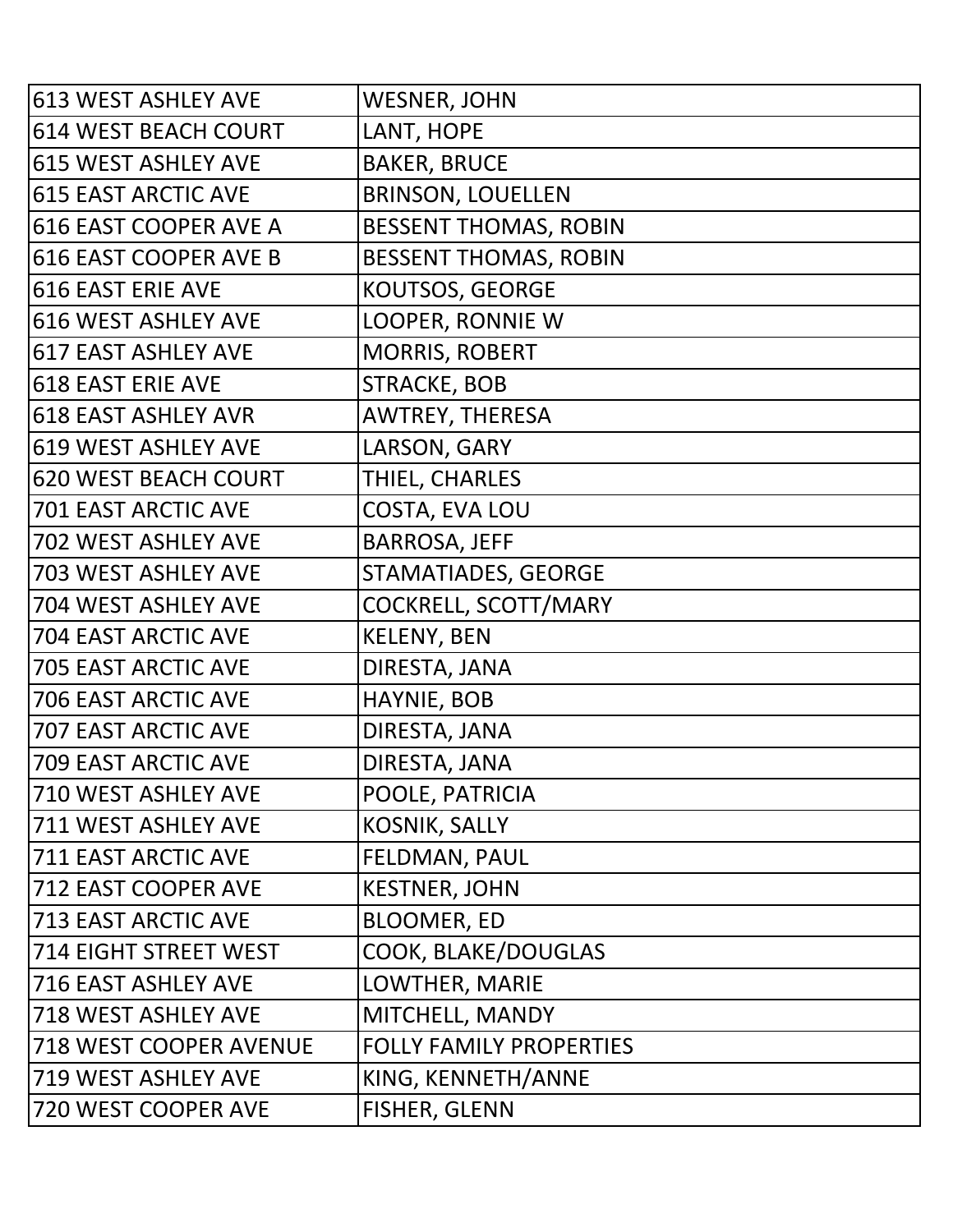| <b>720 EAST ASHLEY AVE</b> | HOGAN, JANET                           |
|----------------------------|----------------------------------------|
| 723 WEST ASHLEY AVE        | ULMER JR, G.R.                         |
| <b>801 EAST ARCTIC AVE</b> | <b>BURREN, KELLY</b>                   |
| <b>802 EAST ARCTIC AVE</b> | <b>GRIMES, LILLIAN</b>                 |
| 804 WEST ASHLEY AVE        | MCCUTCHEN, LARRY                       |
| <b>806 EAST ARCTIC AVE</b> | <b>BOBO, JAMES</b>                     |
| 807 WEST ASHLEY AVE        | <b>WOODALL, TIM</b>                    |
| <b>808 EAST ARCTIC AVE</b> | <b>GRIMBALL FARM LLC</b>               |
| <b>808 EAST ASHLEY AVE</b> | <b>KANELLOS, HAMILTON</b>              |
| 808 WEST ASHLEY AVE        | ROSEN, RUSSELL                         |
| 809 WEST ASHLEY AVE        | FOX, RICK                              |
| <b>809 EAST ARCTIC AVE</b> | <b>WALKER, RUSSEL</b>                  |
| <b>810 EAST ARCTIC AVE</b> | <b>FAUST, JOSEPH</b>                   |
| <b>810 EAST ASHLEY AVE</b> | <b>GOODRICH, PETER</b>                 |
| <b>812 EAST ARCTIC AVE</b> | <b>ANDERSON, MARC &amp; ANNA-LIESE</b> |
| <b>812 EAST ASHLEY AVE</b> | DENNY, SHANNON                         |
| 814 WEST ASHLEY AVE        | THERIVEL, LAURENT                      |
| 815 WEST ASHLEY AVE        | SMOAK, JOHN                            |
| <b>817 EAST ARCTIC AVE</b> | HANE FAMILY PROPERTIES LLC             |
| 817 WEST ASHLEY AVE        | LAMBERT-WEISS, P.                      |
| <b>819 EAST ARCTIC AVE</b> | SMOKE, JACK A                          |
| 901 EAST ARCTIC AVE        | <b>DUKES, THOMAS</b>                   |
| 902 EAST ARCTIC AVE        | HODGINS, ROBERT/MARY LU                |
| 903 WEST ASHLEY AVE        | <b>J&amp;A Associates</b>              |
| 904 EAST ARTIC AVE         | <b>FIVEASH, CHARLES</b>                |
| 905 EAST ARCTIC AVE        | NIEMYER, HERBERT & MERRINELL           |
| 905 WEST ASHLEY AVE        | <b>DUPUIS, AUDIE</b>                   |
| 906 WEST ASHLEY AVE        | <b>WILLIAMS, CAROLYN</b>               |
| 907 WEST ASHLEY AVE        | RADEMACHER, JOHN                       |
| 908 EAST ASHLEY AVE        | LAWRENCE, STRATTON                     |
| 909 EAST ARCTIC AVE        | <b>CRUMPTON, WL</b>                    |
| 909 WEST ASHLEY AVE        | FINCH, RICHARD/JOYCE                   |
| 910 WEST ASHLEY AVE        | <b>BLUE PINEAPPLE PROPERTIES</b>       |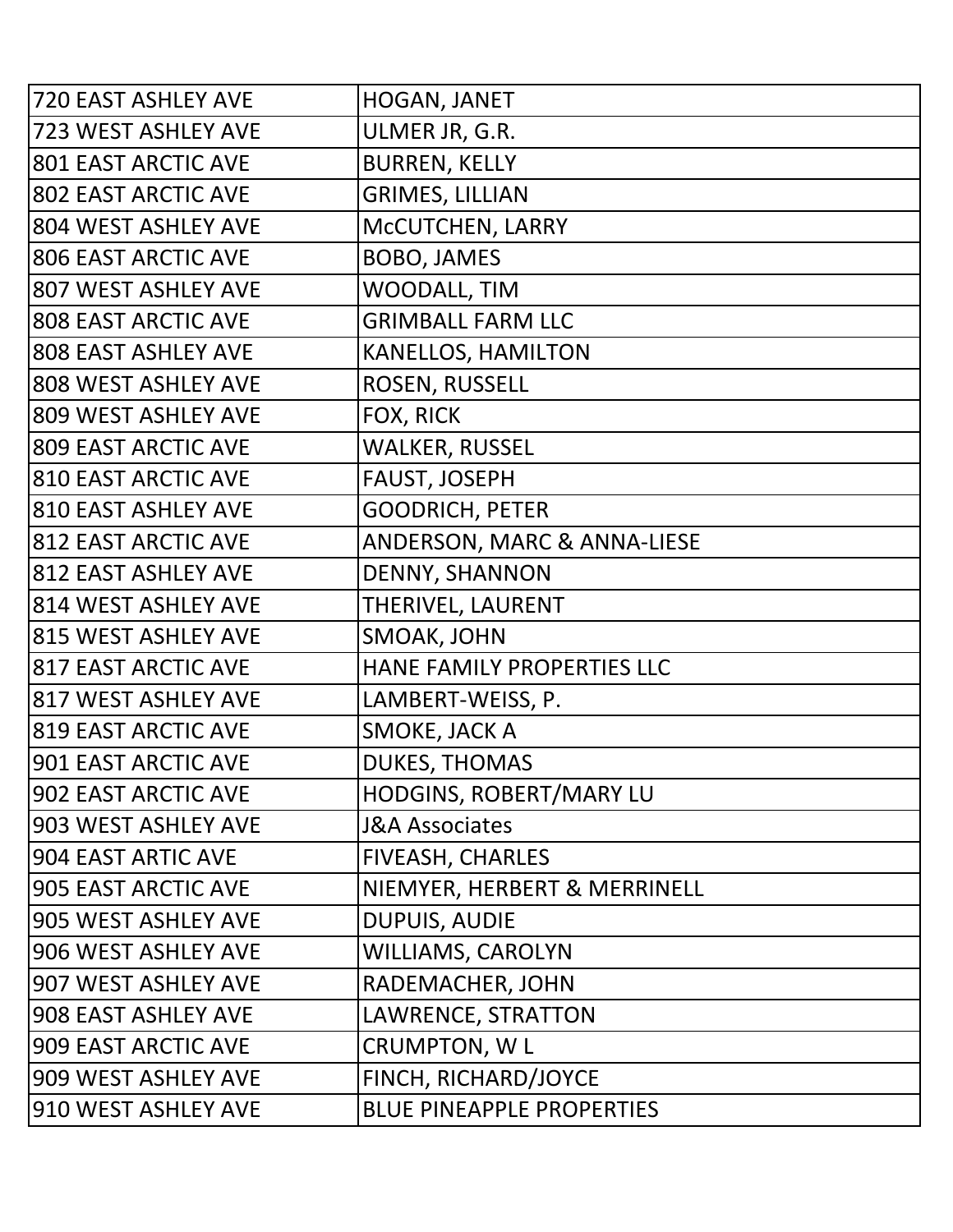| 911 EAST ARCTIC AVE       | SMITH, SUSAN                              |
|---------------------------|-------------------------------------------|
| 911 WEST ASHLEY AVE       | KOSAL, LINDA                              |
| 912 EAST ARCTIC AVE       | <b>BROUGHTON, JOELLE</b>                  |
| 913 WEST ASHLEY AVE       | DERFNER, ARMAND                           |
| 914 WEST ASHLEY AVE       | <b>MARTENS, SHARON &amp; TOM</b>          |
| 916 EAST ARCTIC AVE       | DAVIS, NICOLE                             |
| 916 WEST ASHLEY AVE       | PEAL, JIM/SUSAN                           |
| 917 WEST ASHLEY AVE       | <b>CURNETT, ROSS</b>                      |
| 919 EAST ARCTIC AVE       | <b>EDELSON REAL ESTATE</b>                |
| 919 WEST ASHLEY AVE       | <b>SPELL, JEAN</b>                        |
| 920 WEST ASHLEY AVE       | SHEPPARD, RHONDA                          |
| 921 EAST ARCTIC AVE       | FOLLY YCC LLC (ANNA O'QUINN)              |
| <b>1001 SEACREST LANE</b> | ALBERT & MARY ANN BUTLER CHILDREN'S TRUST |
| <b>1001 EAST COOPER</b>   | <b>KELLY, SEAN</b>                        |
| 1002 EAST ERIE AVE A      | 1002 EAST ERIE, LLC                       |
| 1002 WEST ASHLEY AVE      | MURPHY, DAVID J                           |
| 1003 EAST ARCTIC AVE      | <b>BURGESS, CARMEN</b>                    |
| 1004 EAST ARCTIC AVE      | ADAMS, DONNA                              |
| 1004 EAST COOPER AVE      | <b>SAWADSKE LIVING TRUST</b>              |
| 1005 EAST ARCTIC AVE      | WYNN, JOHN                                |
| 1007 EAST ARCTIC AVE      | ELLYN, JOHN & CATHERINE                   |
| 1007 WEST ASHLEY AVE      | <b>OKONOFUA, ENI</b>                      |
| 1008 WEST ASHLEY AVE      | HUFFMAN, CINDY/HARRY                      |
| 1009 WEST ASHLEY AVE      | <b>J &amp; A ASSOCIATES</b>               |
| 1009 EAST ARCTIC AVE      | <b>SHOREST, LLC</b>                       |
| 1010 EAST COOPER AVE      | <b>JEWEL, LISA &amp; JERRY</b>            |
| 1011 EAST ARCTIC          | <b>BFG INVESTMENTS, LLC</b>               |
| 1011 WEST ASHLEY AVE      | <b>CASTELLONE, DAVID</b>                  |
| 1012 EAST ARTIC AVE       | SAGATELIAN, MICHAEL                       |
| 1013 EAST ARCTIC AVE      | TRI-STAR EQUIPMENT                        |
| 1014 EAST ARCTIC AVE      | <b>GUOKAS, JODY</b>                       |
| 1015 EAST ARCTIC AVE      | <b>CHAVIS, JUDY</b>                       |
| 1016 EAST ARCTIC AVE      | HUTT, NATALIE                             |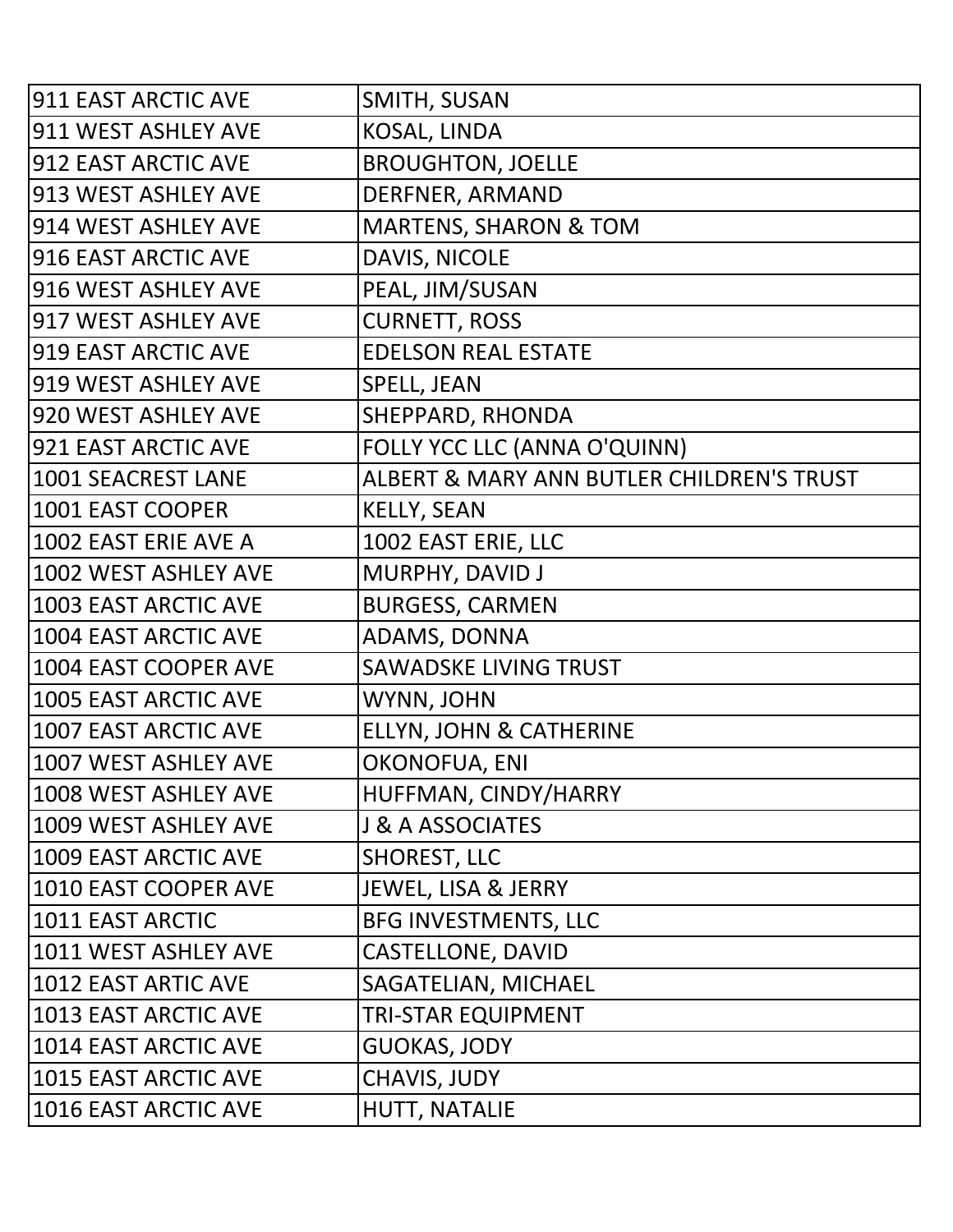| 1016 EAST ARCTIC AVE        | <b>WALDEN, RHONDA</b>                  |
|-----------------------------|----------------------------------------|
| 1017 EAST ARCTIC AVE        | <b>J &amp; A ASSOCIATES</b>            |
| 1019 EAST ARCTIC AVE        | UMBRELLA TREE LLC (ELIZABETH CONNELLY) |
| 1021 EAST ARCTIC AVE        | PRATT, ROBERT L                        |
| 1027 WEST ASHLEY AVE        | FOLLY EAST ARCTIC, LLC                 |
| 1102 EAST ARCTIC AVE        | <b>SLAUGHTER, ROBERT</b>               |
| 1104 EAST ARCTIC AVE        | <b>BURROWS, VIRGINIA</b>               |
| 1107 EAST ARCTIC AVE        | RHODES, CAROLINE                       |
| 1109 EAST ARCTIC AVE        | <b>BALL, MITZI</b>                     |
| 1110 EAST COOPER AVE        | <b>KENNEDY, LAJUAN</b>                 |
| 1111 EAST ARCTIC AVE        | <b>FEENEY, KENDRA</b>                  |
| 1112 EAST ARCTIC AVE        | RITTER, LINDSAY                        |
| 1112 EAST ASHLEY AVE        | <b>BRANTON, JOE</b>                    |
| 1118 EAST ARCTIC AVE        | SMITH, KAREN S                         |
| 1120 EAST ARCTIC AVE        | <b>MANOS, LINNIE</b>                   |
| 1121 EAST ARCTIC AVE        | <b>MORRIS, ROBERT</b>                  |
| 1123 EAST ARCTIC AVE        | <b>BALL, MITZI</b>                     |
| 1128 EAST COOPER AVE        | ELLERKMANN, EDZARD                     |
| 1201 EAST ARCTIC AVE        | LACY, JAMES & LYNN                     |
| 1201 EAST ASHLEY AVE        | <b>TELLER, HOWARD</b>                  |
| 1203 EAST ARCTIC AVE        | <b>GRIFFITH, AMANDA</b>                |
| <b>1204 TABBY DRIVE</b>     | KING, PHIL/ANN                         |
| <b>1205 EAST ARCTIC AVE</b> | HADFIELD, MARNEE & MARK                |
| 1206 EAST ARCTIC AVE        | <b>TELL, JENNIFER</b>                  |
| 1207 EAST ARCTIC AVE        | MCCONNEL PARTNERS, LLC                 |
| 1208 EAST ASHLEY AVE        | PILCHER, BOB                           |
| 1208 TABBY DRIVE            | PERRY, DAVID AND HEATHER               |
| 1210 EAST ASHLEY AVE        | <b>WALTERS, TRINA</b>                  |
| 1211 EAST ARCTIC AVE        | Edge of America, LLC                   |
| 1213 EAST ARCTIC AVE        | <b>MENKHAUS, JAMES</b>                 |
| 1215 EAST ARCTIC AVE        | <b>WHAS LLC</b>                        |
| 1218 EAST ASHLEY AVE        | KNOX, HERMAN                           |
| 1219 EAST ASHLEY AVE        | SHELTON, PAUL REVOCABLE TRUST          |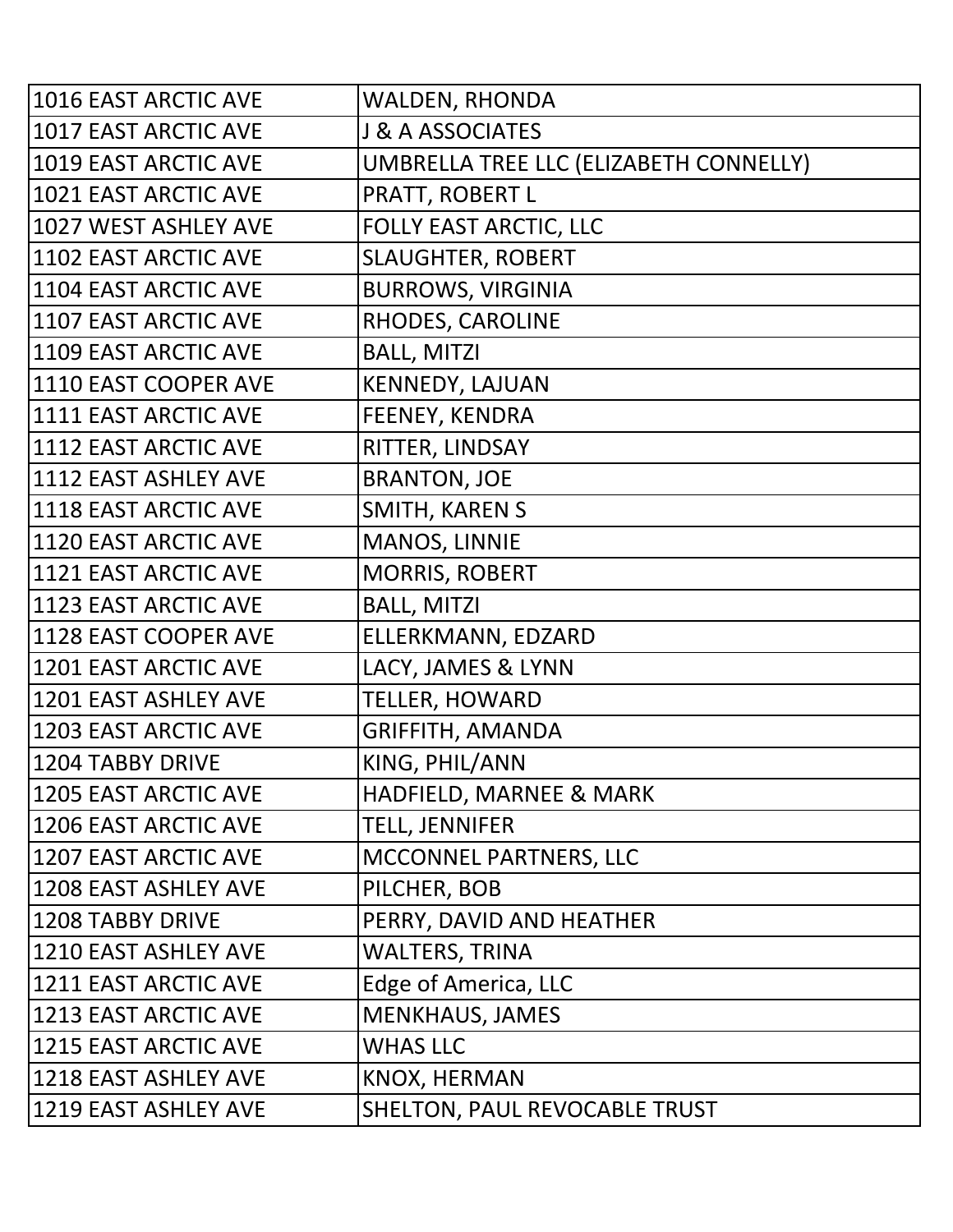| <b>1220 TABBY DRIVE</b>     | LACY, JAMES & LYNN             |
|-----------------------------|--------------------------------|
| 1220 EAST ASHLEY AVE        | <b>PAWGUET FARMS</b>           |
| 1301 EAST ASHLEY AVE        | <b>DEAN, THOMAS</b>            |
| 1304 EAST ASHLEY AVE        | LONGENECKER, DON               |
| <b>1305 EAST ASHLEY AVE</b> | <b>TAYLOR, LEE</b>             |
| 1306 EAST ASHLEY AVE        | <b>CRALL, ROBERT</b>           |
| 1307 EAST ASHLEY AVE        | JENKINS, OLIVER/LOIS           |
| 1311 EAST ASHLEY AVE        | GARZA, MARCOS                  |
| 1316 EAST ASHLEY AVE        | ALDENDERFER, MATTHEW           |
| 1317 EAST ASHLEY AVE        | <b>IVERSON, BONNIE</b>         |
| 1319 EAST ASHLEY AVE        | YOUNG, JERRY                   |
| 1406 EAST AHSLEY AVE B      | YEAGER, WARREN                 |
| 1406 EAST ASHLEY AVE        | MURPHY, CHRISTINE              |
| <b>1407 EAST ASHLEY AVE</b> | LECLERQ, KERSHAW               |
| 1408 EAST ASHLEY AVE        | Kellen Coony                   |
| 1409 EAST ASHLEY AVE        | <b>COLLINS, JOHN</b>           |
| 1410 EAST ASHLEY AVE        | <b>CROSBY, RICK</b>            |
| 1414 EAST ASHLEY AVE        | 1414 EAST ASHLEY, LLC          |
| <b>1420 EAST ASHLEY AVE</b> | <b>VIEWPOINTS LLC</b>          |
| <b>1504 FORREST AVE</b>     | DEITCH, MARK                   |
| 1504 EAST ASHLEY AVE        | MILES, DOUG                    |
| <b>1513 FORREST AVE</b>     | LEONARD, JOANNE                |
| 1514 EAST ASHLEY AVE        | <b>FINUCAN LYNN L</b>          |
| 1514 FORREST AVE            | ANDREWS, TODD/STEPHANIE        |
| <b>1518 FORREST DRIVE</b>   | <b>FINUCAN, TOM &amp; LYNN</b> |
| 1518 EAST ASHLEY AVE        | <b>KNIGHT, BUD</b>             |
| 1524 EAST ASHLEY AVE        | RAY, STEVE                     |
| <b>1550 EAST ASHLEY AVE</b> | <b>GRANT, KIRK</b>             |
| <b>1563 EAST ASHLEY AVE</b> | <b>SHAW, DARLENE</b>           |
| 1564 EAST ASHLEY AVE        | MILLER, CHARLES                |
| 1568 EAST ASHLEY AVE        | <b>CONNELY, LEE</b>            |
| <b>1569 EAST ASHLEY AVE</b> | <b>CHAPLIN, ALEC</b>           |
| 1573 EAST ASHLEY AVE        | REYNOLDS, W. CARL              |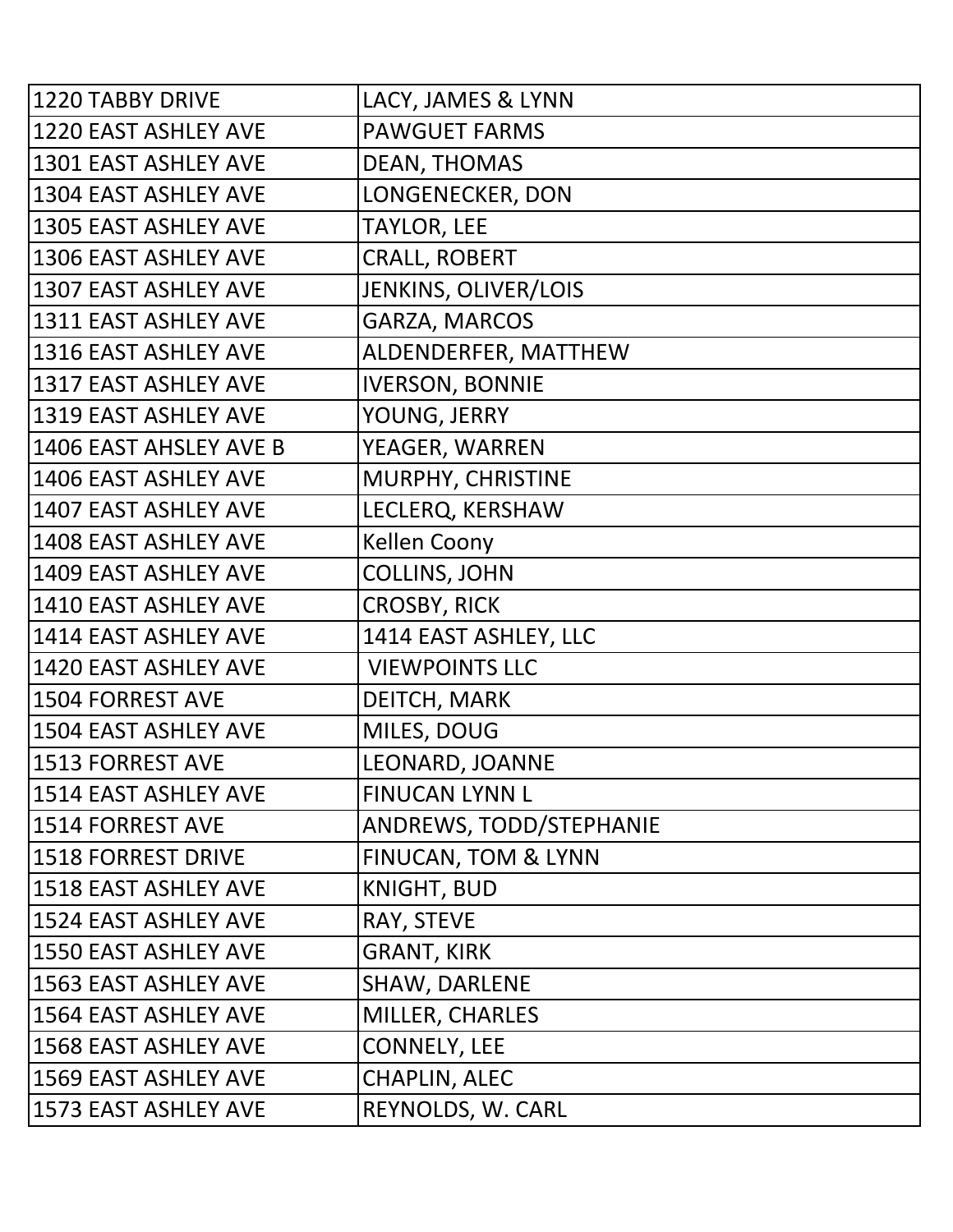| 1575 EAST ASHLEY AVE        | <b>SCOTT FAMILY LLC</b>        |
|-----------------------------|--------------------------------|
| 1576 EAST ASHLEY AVE        | <b>CABE, JAMES &amp; SUSAN</b> |
| 1577 EAST ASHLEY AVE        | ACHENBACH, WILLIAM/CAROLYN     |
| 1578 EAST ASHLEY AVE        | POLLARD, KAY                   |
| <b>1580 EAST ASHLEY AVE</b> | <b>CERON, VALERIE</b>          |
| 1581 EAST ASHLEY AVE        | MCARTHUR, KATHERINE            |
| <b>1589 EAST ASHLEY AVE</b> | HOLTZAPPLE, PATRICIA           |
| 1591 EAST ASHLEY AVE        | JENKINS, EARNEST               |
| 1593 EAST ASHLEY AVE        | <b>HUTTON, BRENT</b>           |
| 1595 EAST ASHLEY AVE        | ROBERTS, DIANE                 |
| 1603 EAST ASHLEY AVE        | <b>BAIRD, BECKIE</b>           |
| <b>1605 EAST ASHLEY AVE</b> | SABAL LIMITED PARTNERSHIP      |
| 1606 EAST ASHLEY AVE        | SBH, LLC                       |
| 1607 EAST ASHLEY AVE        | POWELL, JUDITH                 |
| 1613 EAST ASHLEY AVE        | <b>GALGANO, CARL</b>           |
| 1615 EAST ASHLEY AVE        | <b>WEST, PETE</b>              |
| 1617 EAST ASHLEY AVE        | MCKEVLIN, TED                  |
| 1619 EAST ASHLEY AVE        | MIXON, MIKE                    |
| 1620 EAST ASHLEY AVE        | ROBERTS, CHARLES/CHRISTINE     |
| 1621 EAST ASHLEY AVE        | <b>BREWSTER, TAB</b>           |
| 1622 EAST ASHLEY AVE        | PARHAM, ROSEMARY               |
| 1625 EAST ASHLEY AVE        | XAP, LLC                       |
| 1628 EAST ASHLEY AVE        | STAFFORD, HOWARD               |
| 1629 EAST ASHLEY AVE        | DIRESTA, JANA                  |
| 1630 EAST ASHLEY AVE        | PITTMAN, CASSIE                |
| 1631 EAST ASHLEY AVE        | <b>COLLINS, BILL</b>           |
| 1632 EAST ASHLEY AVE        | <b>SCOTT, LINDA</b>            |
| 1633 EAST ASHLEY AVE        | <b>ROBERTS, JULIE</b>          |
| 1634 EAST ASHLEY AVE        | FOLEY, MIKE                    |
| 1639 EAST ASHLEY AVE        | YATES, CONNIE                  |
| 1641 EAST ASHLEY AVE        | TIDES AT FOLLY BEACH THE       |
| 1642 EAST ASHLEY AVE        | <b>WATKINS, BILL</b>           |
| 1643 EAST ASHLEY AVE        | <b>TURTLE WATCH LLC</b>        |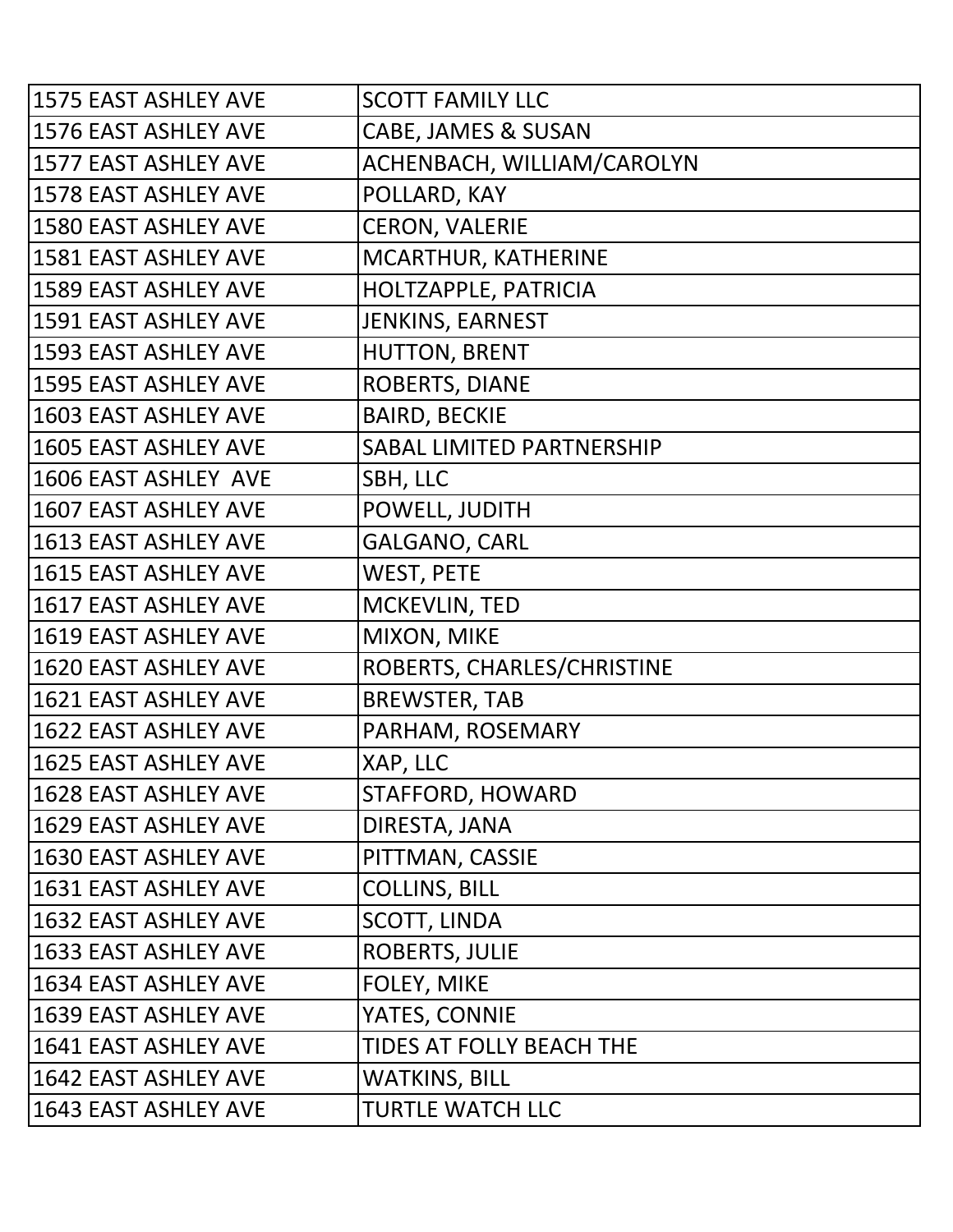| 1646 EAST ASHLEY AVE        | PRICE, DANA                       |
|-----------------------------|-----------------------------------|
| 1649 EAST ASHLEY AVE        | <b>ELLISOR, RETA &amp; ERNEST</b> |
| 1651 EAST ASHLEY AVE B      | <b>GOFF, GEOFFREY</b>             |
| 1651 EAST ASHLEY AVE A      | <b>BERLINSKY, KENNETH</b>         |
| 1653 EAST ASHLEY AVE B      | <b>HOLLANDER PROPERTIES</b>       |
| 1654 EAST ASHLEY AVE        | KING, KENNETH/ANNE                |
| 1655 EAST ASHLEY AVE        | <b>SALMONSEN, CHARLES</b>         |
| 1656 EAST ASHLEY AVE        | LAMM, BETH                        |
| 1657 EAST ASHLEY AVE        | LIGHTLE, TED                      |
| 1659 EAST ASHLEY AVE        | <b>JUAN ENTERPRISE</b>            |
| 1660 EAST ASHLEY AVE        | ALEXANDER, AARON                  |
| <b>1665 EAST ASHLEY AVE</b> | <b>SALT AND LIFE RENTALS</b>      |
| 1666 EAST ASHLEY AVE        | SMITH, VAN                        |
| 1669 EAST ASHLEY AVE        | MINOTTI, ANGELO & DOROTHY         |
| 1674 EAST ASHLEY AVE        | <b>HILTON, GLADYS</b>             |
| 1675 EAST ASHLEY AVE        | SMITH, SUSAN                      |
| 1677 EAST ASHELY AVE        | <b>BRYANT, DOUGLAS</b>            |
| 1677 EAST ASHELY AVE B      | <b>BRYANT, DOUGLAS</b>            |
| 1679 EAST ASHLEY AVE        | <b>SALMONSEN, CHARLES</b>         |
| 1681 EAST ASHLEY AVE A      | <b>BRADEN, MARGARET</b>           |
| 1681 EAST ASHLEY AVE B      | <b>BRADEN'S FOLLY, LLC</b>        |
| 1682 EAST ASHLEY AVE        | LASSIG, JEFF AND AMY              |
| 1683 EAST ASHLEY AVE        | <b>FISHER, KEVIN</b>              |
| 1684 EAST ASHLEY AVE        | <b>GELBERD, BARBARA</b>           |
| 1685 EAST ASHLEY AVE        | ALBERT, BRYAN                     |
| 1689 EAST ASHLEY AVE        | Southern Star Properties, LLC     |
| 1693 EAST ASHLEY AVE        | REID, CHRISTOPHER                 |
| 1696 EAST ASHLEY AVE        | CARRIGG, BETH                     |
| 1699 EAST ASHLEY AVE B      | <b>BHR PARTNERS (WENDY)</b>       |
| 1701 EAST ASHLEY AVE        | <b>LEAR, JACQUELINE</b>           |
| 1702 EAST ASHLEY            | <b>BRUGAL, DANILO</b>             |
| 1703 EAST ASHLEY AVE        | <b>TYSON, JOSEPH</b>              |
| 1704 EAST ASHLEY AVE        | CARNEVALE, MARTHA                 |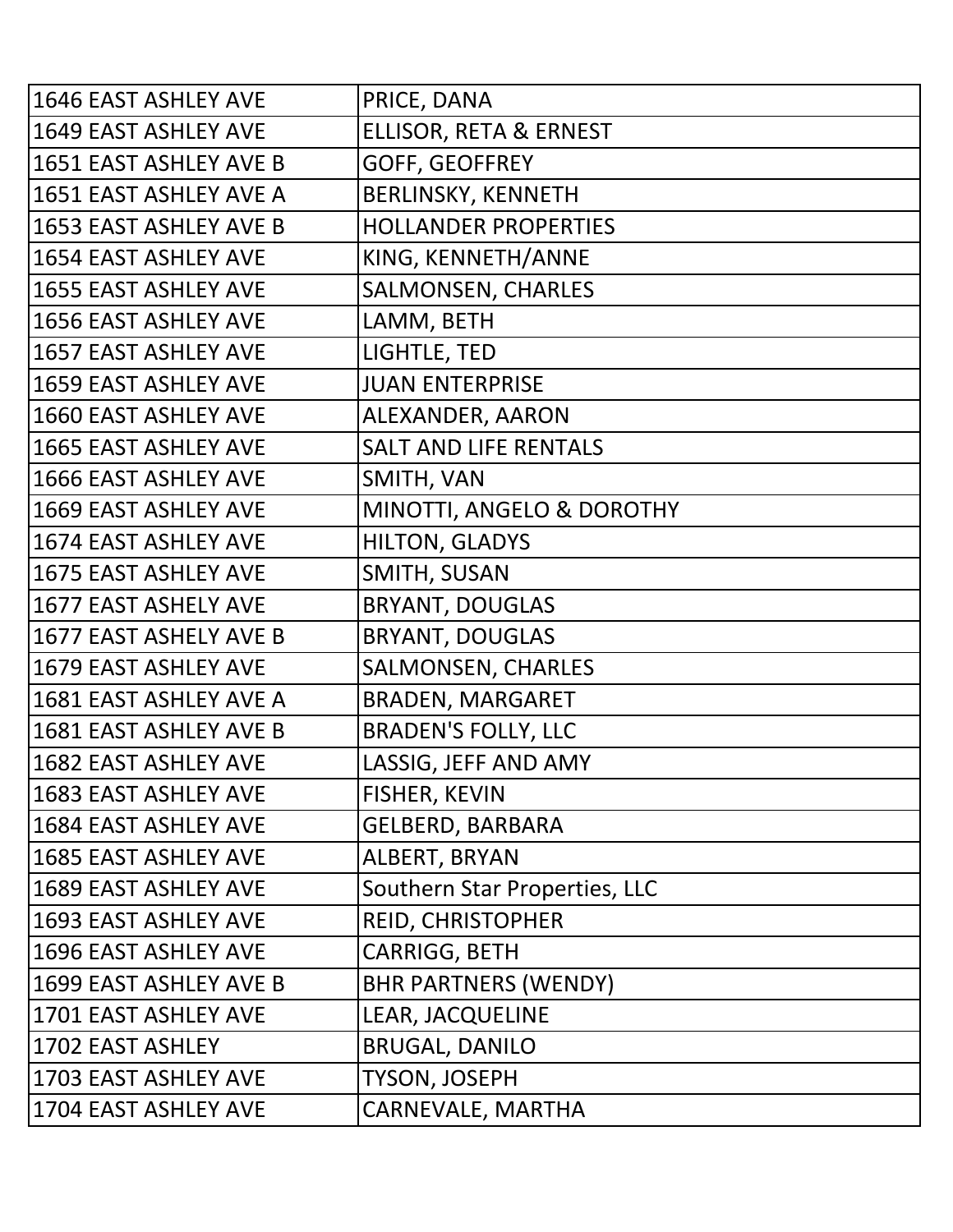| 1705 EAST ASHLEY AVE   | <b>JONES, ELIZABETH</b>     |
|------------------------|-----------------------------|
| 1706 EAST ASHLEY AVE   | <b>MURLINE, VALERIE</b>     |
| 1707 EAST ASHLEY AVE   | <b>BENDT, SALLY</b>         |
| 1709 EAST ASHLEY AVE B | <b>WEISS, BERT/STACEY</b>   |
| 1710 EAST ASHLEY AVE   | <b>MORGAN, HAROLD</b>       |
| 1712 EAST ASHLEY AVE   | RICHARDS, VARNER & LYNNE    |
| 1714 EAST ASHLEY AVE   | <b>JOHNSON, SUSAN</b>       |
| 1715 EAST ASHLEY AVE   | ROBERTS, MARGOT             |
| 1717 EAST ASHLEY AVE   | HUTTO, DAVID                |
| 1719 EAST ASHLEY AVE   | PALAS, WILLIAM              |
| 1720 EAST ASHLEY AVE   | WOODCOCK, KATHY             |
| 1722 EAST ASHLEY AVE   | SMITH, SUSAN                |
| 1723 EAST ASHLEY AVE   | <b>BICKEL, CHRISTINE</b>    |
| 1724 EAST ASHLEY AVE   | <b>CAMPBELL, KATHERINE</b>  |
| 1727 EAST ASHLEY AVE   | TRUFANT, DAVID              |
| 1730 EAST ASHLEY AVE   | POWELL, D. LANGSTON         |
| 1731 EAST ASHLEY AVE   | LANDRETH, JOHN              |
| 1733 EAST ASHLEY AVE   | PALASSIS, ESTHER            |
| 1736 EAST ASHLEY AVE   | LETT, SCOTT                 |
| 1738 EAST ASHLEY AVE   | LETT, SCOTT                 |
| 2262 FOLLY ROAD, 2C    | PERKINS, PATRICIA           |
| 2262 FOLLY ROAD, 1A    | RAMICH, DALE                |
| 2262 FOLLY ROAD, 2H    | YOUNG, ANDREA               |
| 2335 FOLLY ROAD 2F     | <b>BLYTHE, BARBARA</b>      |
| 2393 FOLLY ROAD, 2C    | FOLLY ROAD CONDOMINIUM, LLC |
| 2393 FOLLY ROAD 2J     | <b>GRAWE, JOHN</b>          |
| 2393 FOLLY ROAD, 2U    | HOWELL, WAYNE               |
| 2393 FOLLY ROAD, 1G    | <b>JORDAN, JULIE</b>        |
| 2393 FOLLY ROAD 2D     | <b>KATHAN, DOLORES</b>      |
| 2393 FOLLY ROAD 2S     | LEAKE, MIKE                 |
| 2393 FOLLY ROAD, 2P    | MAPPUS, LYNNE               |
| 2393 FOLLY ROAD 1L     | MEETZE, KEVIN               |
| 2393 FOLLY ROAD, 1F    | MIEHE, THOMAS               |